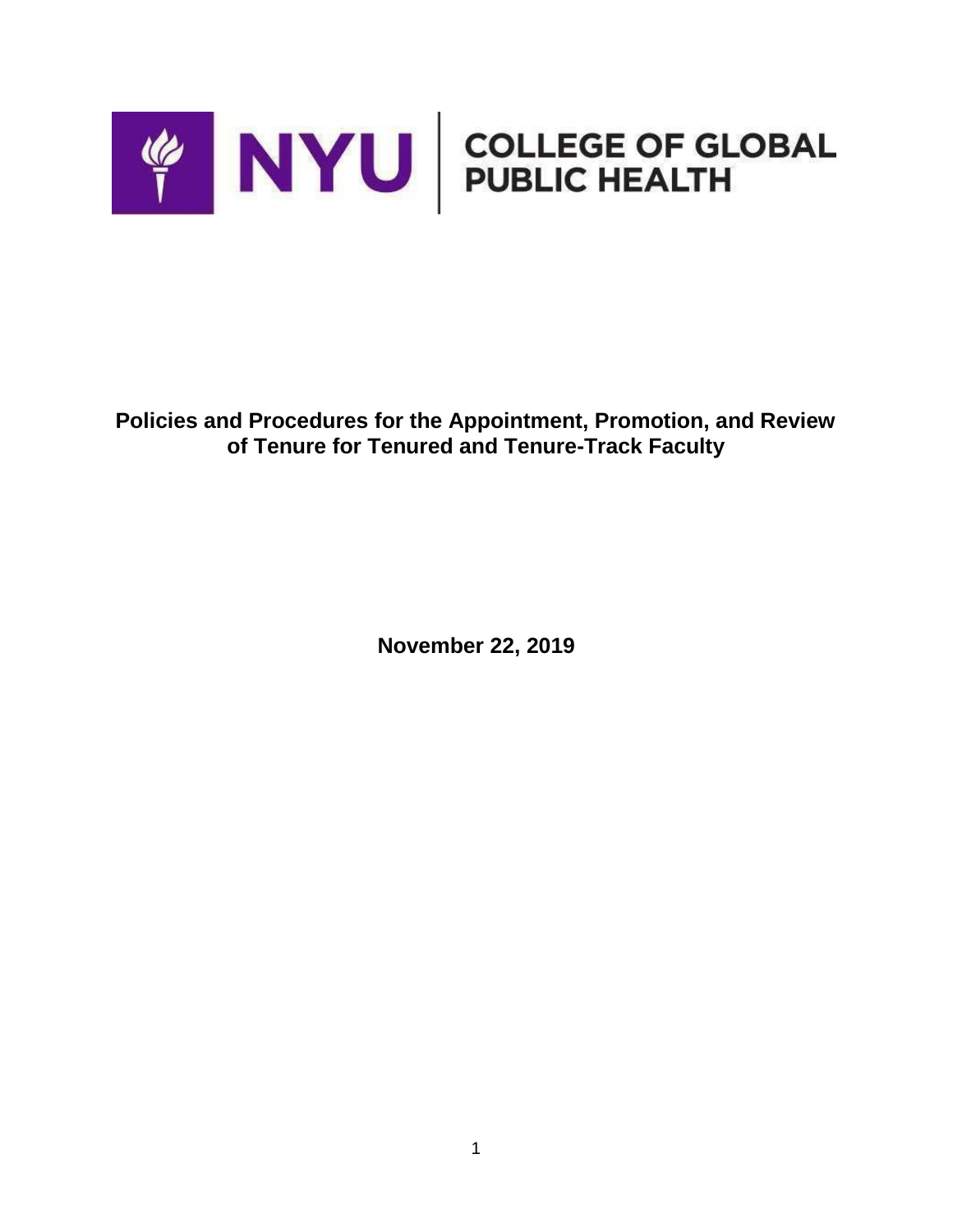# **Table of Contents**

**Page**

| Introduction                                                           |      |                                                                   | 4  |  |
|------------------------------------------------------------------------|------|-------------------------------------------------------------------|----|--|
|                                                                        |      | <b>Section 1. Standards for Tenure</b>                            |    |  |
|                                                                        | 1.1  | <b>University Standards for Tenure</b>                            |    |  |
|                                                                        | 1.2  | GPH Criteria for Appointments, Promotions, & Tenure               |    |  |
|                                                                        |      | (1) Teaching                                                      |    |  |
|                                                                        |      | (2) Service                                                       | 5  |  |
|                                                                        |      | (3) Scholarship                                                   |    |  |
|                                                                        | 1.3  | Departmental and Program Responsibilities                         |    |  |
|                                                                        |      | Section 2. Review Process and Procedures for Promotion and Tenure | 6  |  |
|                                                                        | 2.1  | The Review Process                                                |    |  |
|                                                                        | 2.2  | Eligibility of Members to Vote                                    |    |  |
|                                                                        | 2.3  | <b>Departmental Review</b>                                        | 7  |  |
|                                                                        | 2.4  | Solicitation of Letters from Outside Evaluators                   | 9  |  |
|                                                                        | 2.5  | <b>Criteria for Selecting Outside Evaluators</b>                  | 10 |  |
|                                                                        | 2.6  | Presenting the Committee Report for a Vote                        |    |  |
|                                                                        | 2.7  | Recommendation of the Chair                                       |    |  |
|                                                                        | 2.8  | <b>Effective Departmental Reviews</b>                             | 11 |  |
|                                                                        | 2.9  | The Dean                                                          |    |  |
|                                                                        | 2.10 | <b>Notification of Decision</b>                                   | 12 |  |
|                                                                        | 2.11 | The Provost and University Procedural Requirements and Process    |    |  |
|                                                                        | 2.12 | Materials                                                         | 13 |  |
|                                                                        |      | 2.13 The Docket                                                   |    |  |
|                                                                        | 2.14 | <b>Guidelines for Appeal</b>                                      | 14 |  |
| 15<br>Section 3. Faculty Titles and Criteria for Promotions and Tenure |      |                                                                   |    |  |
|                                                                        | 3.1  | <b>Faculty Titles and Promotions</b>                              |    |  |
|                                                                        |      | (1) Assistant Professor                                           |    |  |
|                                                                        |      | (2) Associate Professor                                           | 16 |  |
|                                                                        |      | (3) Professor                                                     |    |  |
|                                                                        |      | <b>Section 4. Policies of Administration</b>                      | 17 |  |
|                                                                        | 4.1  | Rank of Initial Appointment                                       |    |  |
|                                                                        | 4.2  | <b>Tenure Clock</b>                                               | 18 |  |
|                                                                        | 4.3  | <b>Third Year Review</b>                                          |    |  |
|                                                                        | 4.4  | Reappointment                                                     | 19 |  |
|                                                                        | 4.5  | <b>Cross Appointment</b>                                          |    |  |
|                                                                        | 4.6  | <b>Acceleration of Schedule</b>                                   |    |  |
|                                                                        | 4.7  | <b>Grieving Non-Tenure Decisions</b>                              | 20 |  |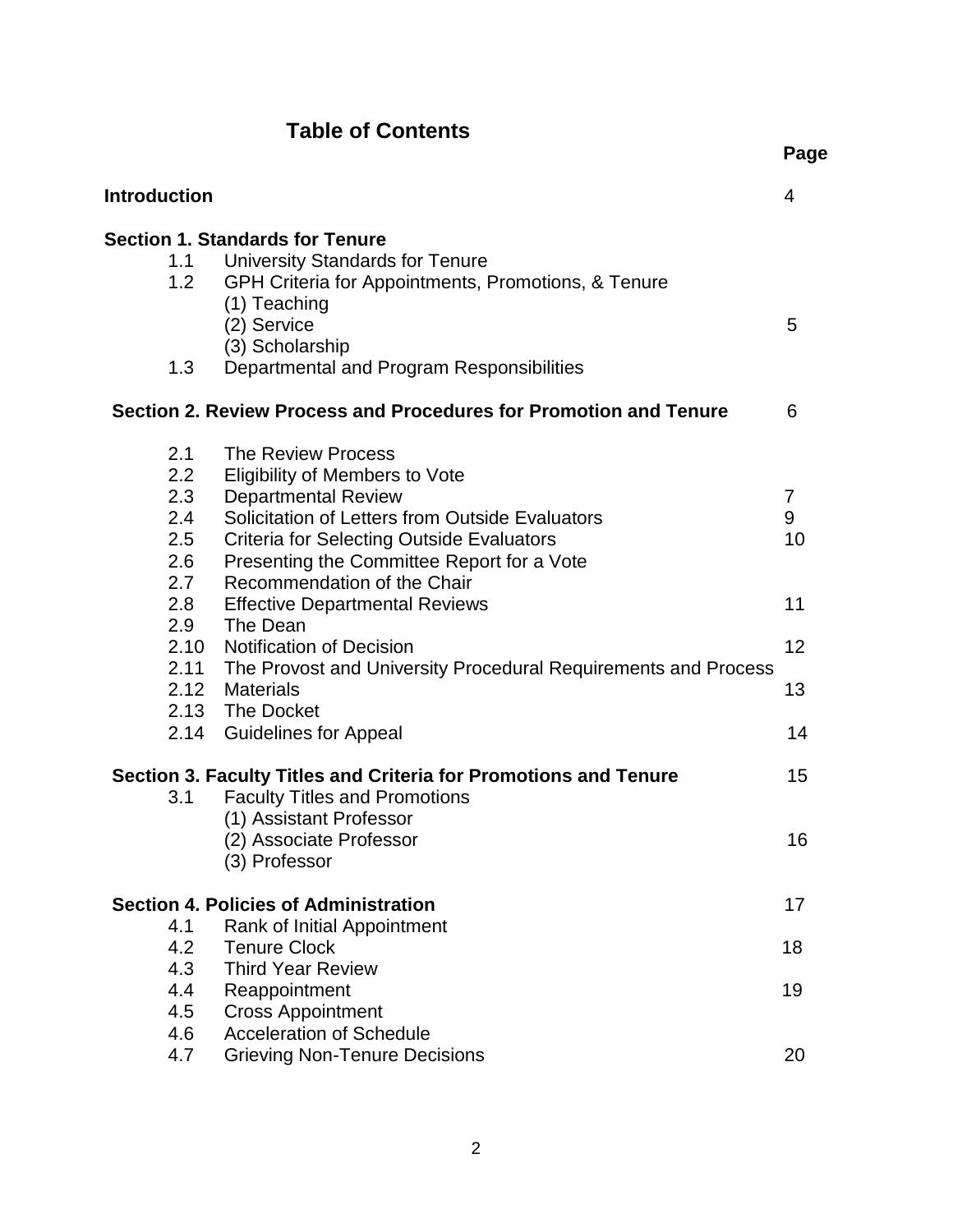## **Appendices** Appendix A: GPH CV Template 21 Appendix B: Sample Solicitation Letters – Tenure and Promotion Review 23 Appendix C: Sample Solicitation Letters – Recruitment of External Senior Faculty 25 Appendix D: Sample Solicitation Letters – Promotion Review 27<br>Appendix E: Timeline & Deadlines Appendix E: Timeline & Deadlines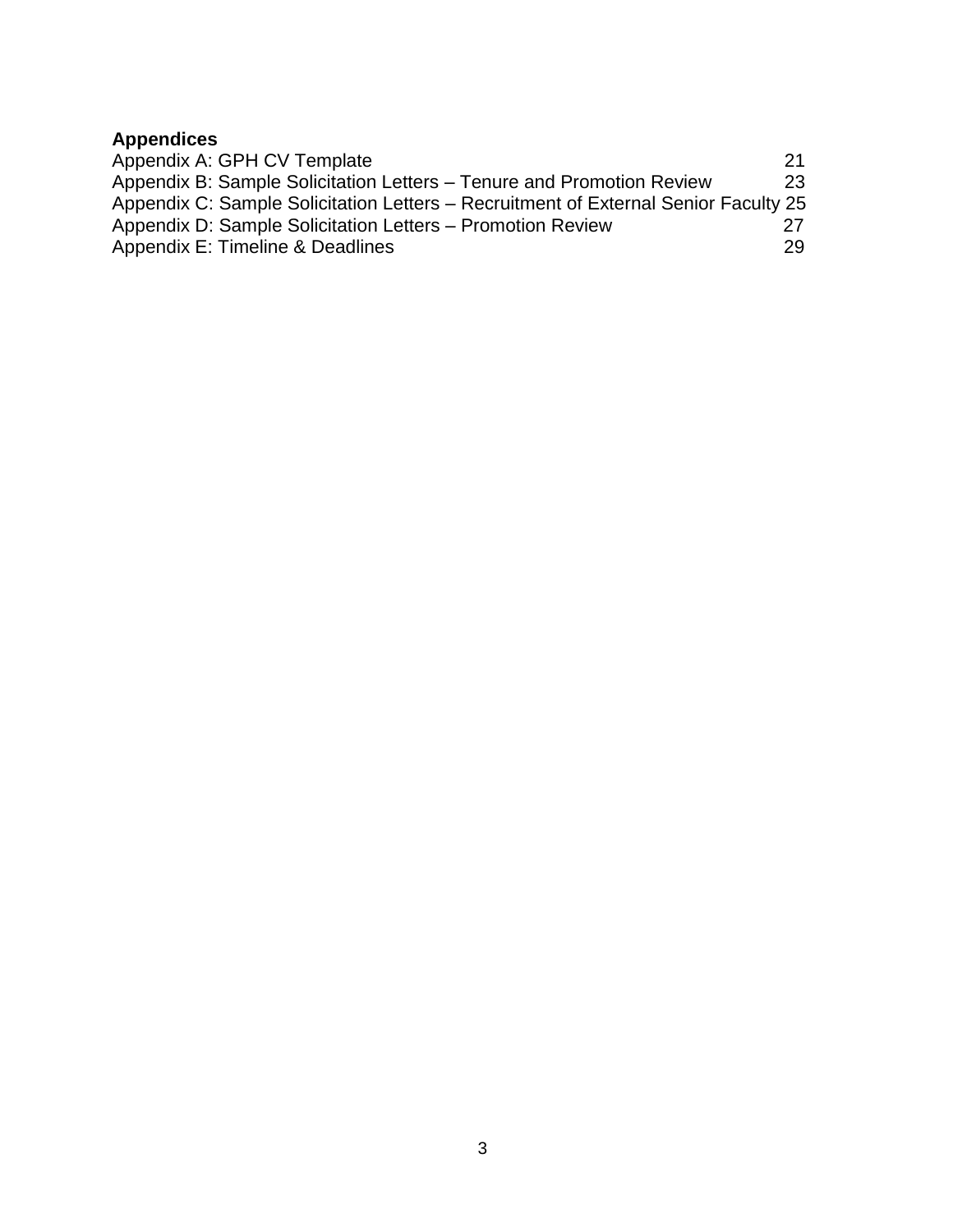# <span id="page-3-0"></span>**Introduction**

This document establishes the policies and procedures for the appointment, promotion, and review of tenure for tenured and tenure-track faculty (T-Faculty) at NYU College of Global Public Health (GPH). These polices supplement applicable NYU policies. If there is any conflict between these policies and other NYU policies, the conflict shall be resolved in favor of the provisions found in NYU policies. As with all NYU and GPH policies, this document is subject to change, and the policies in effect at the time of an action will apply.

## <span id="page-3-1"></span>**Section 1: Standards for Tenure**

#### Section 1.1 The [NYU Promotion and Tenure Guidelines a](https://www.nyu.edu/about/policies-guidelines-compliance/policies-and-guidelines/promotion-and-tenure-guidelines.html)ddress standards of tenure as follows:

"A high standard of excellence and effectiveness in teaching in the context of a research university is a prerequisite for tenure at NYU, as is the promise of effective contributions toward the work of the individual's department or school in the intellectual life of the University. Once these prerequisites are met, outstanding scholarship or creative work in the arts is the requirement for tenure. Thus, in order to have a reasonable prospect of getting tenure at NYU, a candidate must have a record of outstanding achievement in recognition and scholarly research or creative work in the arts together with the record of effective teaching integrally influenced by scholarship. In the absence of such a record, tenure will not be granted."

The process of evaluating a candidate for tenure is an inquiry: Is the candidate for tenure among the strongest within the field of interest, in comparison with other individuals at similar points in their careers?

"The inquiry for promotion to full professor is essentially the same as for tenure: is the candidate for promotion among the strongest within field of interest, in comparison with individuals at similar points in their careers? In addition, the candidate must have achieved a significant milestone or marker beyond the work considered at the point of awarding tenure. The normal expectation will be that the new work mark significant new scholarly or artistic achievement since the conferring of tenure. The docket must clearly indicate which work distinguishes the candidate's achievements since the last review for promotion.

It is neither desirable nor possible to define an abstract and universal standard for measurement for tenure and promotion. Each case must be examined in detail by making explicit comparisons, by delineating special strengths, and by acknowledging limits or weaknesses. Context maybe a criterion for judging the strength of a particular candidate. All of these factors must be carefully discussed and weighed in reaching a recommendation on a tenure and/or promotion."

- Section 1.2 In keeping with University policy, the following are specifications of University standards for appointments, promotions, and tenure at the GPH with respect to teaching, service, and scholarship. Specific standards for tenure and promotion are discussed below (See Section 3.1).
	- 1.2.1 Teaching

All faculty members are expected to excel at teaching at the GPH, and evidence of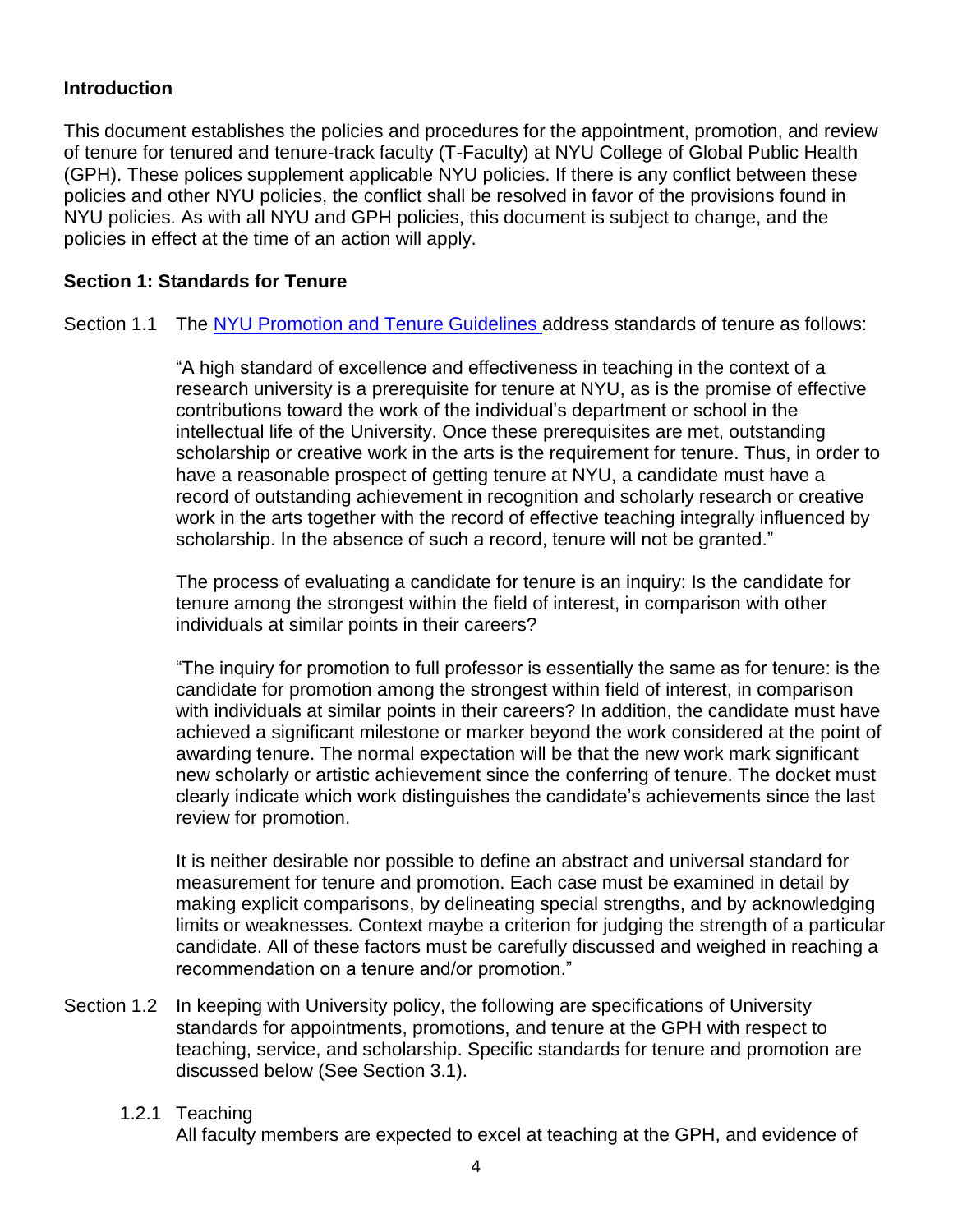high quality teaching is necessary for advancement.

Specifically, faculty members are required to participate in, and demonstrate a high level of effectiveness in classroom teaching, which includes lectures and seminars. Faculty members are also expected to excel at mentorship, including the supervision or advisement of undergraduate, graduate, predoctoral students, and postdoctoral trainees (where applicable). As such, every faculty member should maintain a teaching portfolio that contains information regarding this aspect of their career, which can include participation in extramural

teaching activities at regional, national, and international levels.

#### 1.2.2 Service

Faculty members are expected to provide service to their profession and community, as well as to the GPH through activities such as participation in internal governance at the College and University; engagement with community service; leadership roles and active participation in professional organizations; leadership roles and active participation on boards of organizations; and service on scientific review panels or other panels such as workshop committees of scientific societies.

#### 1.2.3 Scholarship

Faculty members are expected to engage in scholarly research such as the publication of major peer-reviewed papers; academic books and chapters that integrate, synthesize, and extend the existing literature; the receipt of government, foundation, or other sources of funding as may be needed for the individual's research program (e.g., lab and survey costs); invited lectures on the national or international level; contributions to major scientific meetings; engage in research endeavors that advance knowledge and/or practice in public health or some specific sub-discipline of public health; and editorial service on the editorial boards of prominent journals and other materials that are discipline specific.

More information on University criteria for appointments, reappointments, promotion, tenure, and review can be found in the [NYU Faculty](http://www.nyu.edu/content/dam/nyu/provost/documents/facultyHandbook/6.27.16FacultyHandbookclean.pdf) [Handbook.](http://www.nyu.edu/content/dam/nyu/provost/documents/facultyHandbook/6.27.16FacultyHandbookclean.pdf)

#### Section 1.3 Departmental and Program Responsibilities

1.3.1 A tenured faculty's power to offer recommendations and advice regarding tenure decisions is one of their highest responsibilities at the GPH.

Indeed, the integrity of the entire process (*See infra Section 2.1*) depends on the tenured faculty's thoroughness, fairness, and rigor. To give weak advice to the Dean on the assumption that the difficult decisions will be made at later stage subverts the principle of peer review and faculty governance, and it is an abnegation of departmental responsibility.

Departmental reports that are submitted to the Dean and the College's Faculty Appointments, Promotions, and Tenure (FAP-T) Committee that fall into this category will be returned to the department with a request that the problem be corrected.

1.3.2 When considering a candidate for promotion or tenure, a highly split vote at the Departmental Promotion and Tenure (D-PAT) committee level precludes a favorable recommendation and the department should indicate as much to the Dean and the College's FAP-T Committee.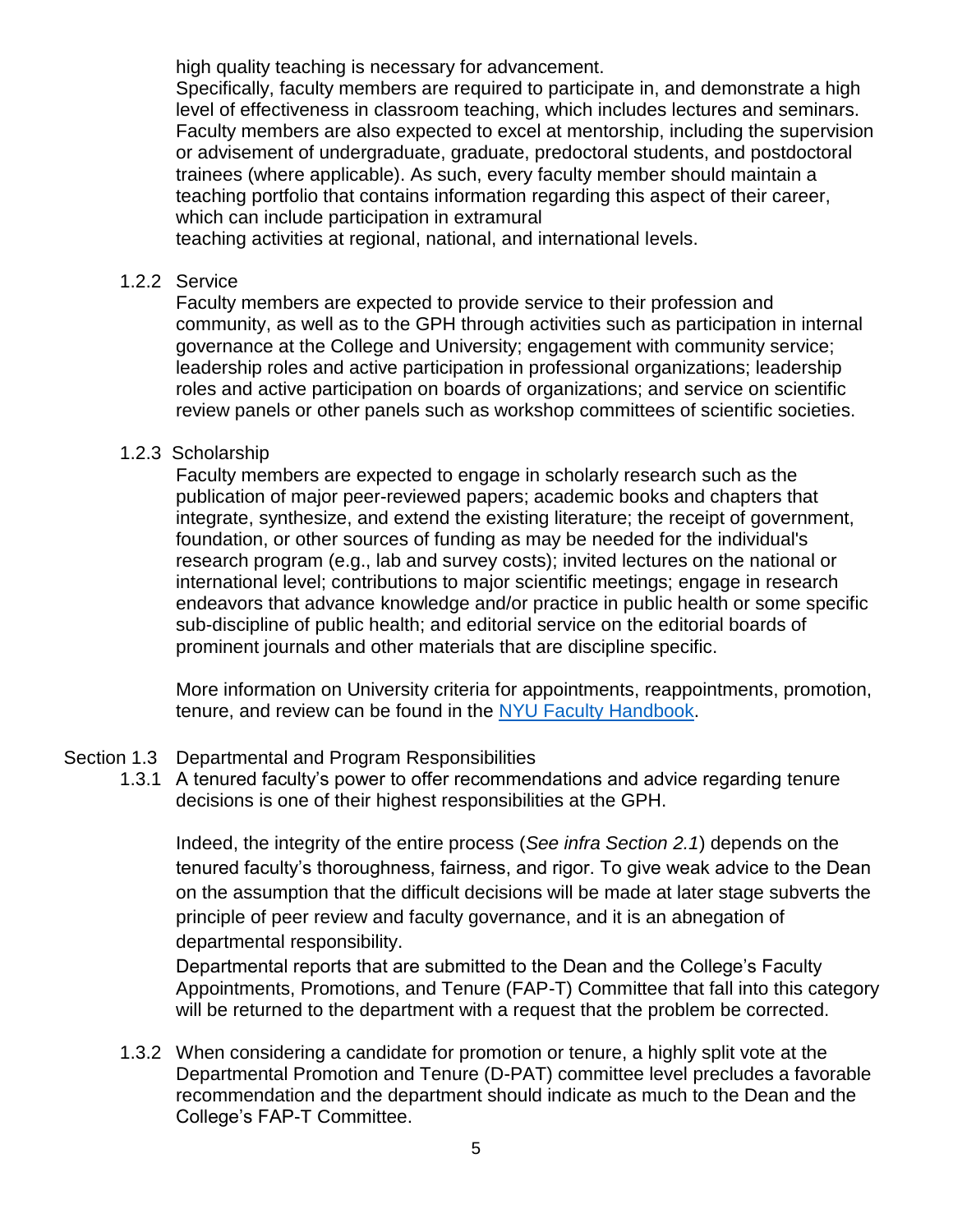1.3.3 By right, the Dean has authority to recommend tenure decisions that are contrary to faculty advice; this power is usually used sparingly, and in a properly functioning tenure review process there should not be a need for its use.

#### **Section 2: Review Process and Procedures for Promotion and Tenure**

Section 2.1 The Review Process

The review process for tenure begins at the department level. Each department at the GPH will follow the same procedures for making personnel and other decisions. Such practices may be followed in promotion and tenure reviews provided they conform to the review process outlined below. If not, the departmental procedures must be adapted to align with these guidelines. For example, departments with too few eligible faculty to constitute a Departmental Promotion and Tenure (D- PAT Committee) should convene an ad hoc committee, which includes their department's entire body of eligible faculty supplemented with other eligible faculty from the College (*See infra Section 2.2.2*). If there are questions of interpretation, the department chair or program director (hereinafter referred to collectively as "department chair") should consult in advance with the Dean. At GPH, a "program" follows the same process for tenure and has governance as a department.

Therefore, the tenure review process proceeds in the following order: D-PAT, school wide FAP-T, the Dean, and then sent for appropriate review to the office of the Provost.

- Section 2.2 Eligibility of Members to Vote
	- 2.2.1 The entire tenured faculty of a department is authorized to vote and to collectively make a recommendation for or against tenure at the rank of associate professor. For appointments at the rank of full professor with tenure or for promotions to full professor, the vote and authority resides with the full professors of the department. Formal committee votes by the eligible faculty members shall be by closed (secret) ballots
	- 2.2.2 The departmental review for promotion and tenure may be conducted by a committee formed by the department or by all departmental faculty eligible to vote. In large departments, it is usual for the department to establish a Departmental Promotion and Tenure (D-PAT) Committee to carry out the review. This committee may be appointed by the department chair, or it may be elected, following traditional practice in the department. Alternatively, departments with too few eligible voting faculty may establish ad hoc committees for each promotion and tenure case, or the department may establish a single committee to review all cases each academic year. In either case, the committee should consist of at least three (3) members who are eligible to vote, as described above (*See supra Section 2.2.1*).
	- 2.2.3 Departments with fewer than three (3) tenured full professors (for a candidate being considered for promotion to full professor) or with fewer than five (5) tenured full and associate professors (for a candidate being considered for tenure or promotion to associate professor) should consult in advance with the Dean about drawing upon tenured faculty of appropriate rank from other departments at GPH to form an ad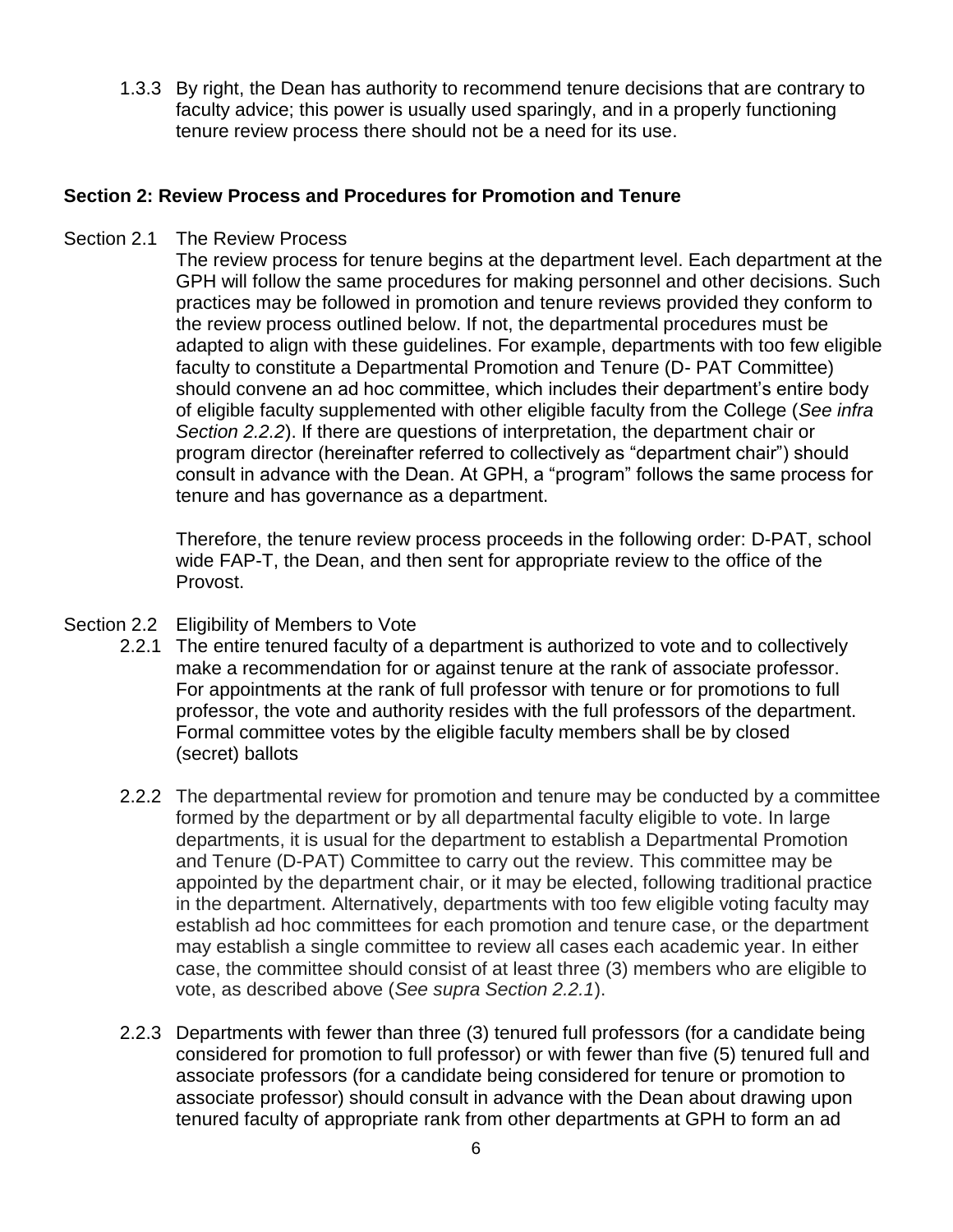hoc committee of at least three (3) members. GPH-affiliated faculty are also eligible to serve on the ad hoc committee.

- 2.2.4 The D-PAT committee should not include scholars with whom the candidate has been closely associated, such as a thesis advisor, co- author, or other close associates (e.g., Co-PIs). Such individuals are, however, eligible to participate in the full departmental discussion and vote on the D-PAT Committee report. Spouses and partners of the candidate must recuse themselves from the entire promotion and tenure process.
- 2.2.5 The eligible voting members of the department and any other eligible faculty members involved in departmental votes (*See supra Section 2.2.2*), must be presented with the candidate's preliminary materials (See Section 2.3.1). The candidate's department chair may serve on the D-PAT Committee, but should not serve as the chair of the committee.
- 2.2.6 It is the responsibility of the D-PAT Committee to assemble the relevant review materials (*See infra Section 2.3.1*), to review these materials in detail, and to prepare a written evaluation for presentation to the eligible departmental faculty. The file and the written evaluation (*See infra Section 2.3.3*) should be made available for inspection well in advance of the meeting of eligible faculty at which the case will be discussed and the vote taken.
- 2.2.7 A reasonable effort must be made to enable eligible departmental faculty on leave to receive all relevant materials and to participate in the discussions and vote (*See [GPH](https://nyu.app.box.com/s/oaxu48h9a6s8kcduop4usdrema3pq8b3)  [Faculty Bylaws A](https://nyu.app.box.com/s/oaxu48h9a6s8kcduop4usdrema3pq8b3)rticle I, Section 2.92*). When faculty members are unable to attend the meeting because of a leave or other absence, that faculty member shall be invited to make their views and opinions known to the other eligible members through written or electronic communication. No proxy voting is permitted, however. Any vote by an absent eligible faculty member regarding tenure must be recorded separately to distinguish them from votes by individuals made with the benefit of the open discussion of the case. Oral voting by an absent faculty member is not permissible, and this vote must be supported by written or electronic communication.

#### Section 2.3 Departmental Review

#### 2.3.1 Materials for the D-PAT Committee

The D-PAT Committee (or ad hoc committee) must prepare a promotion and review file for examination by eligible departmental voters. It should include the following:

- (1) Candidate's current CV (See Appendix A. GPH CV template);
- (2) Candidate's statement of teaching, service, and scholarship;
- (3) Copies of candidate's key publications and other writings (up to 5);
- (4) A copy of the candidate's course listings and syllabi;
- (5) Letters from at least five (5) external evaluators (*See infra Section 2.4*);
- (6) A list of evaluators who were solicited;
- (7) Other supporting documentation (e.g., published academic book reviews of the candidate's work, videos and clinical trial protocols); and
- (8) A copy of the candidate's Third Year Review (if applicable) (*See infra Section 4.3*).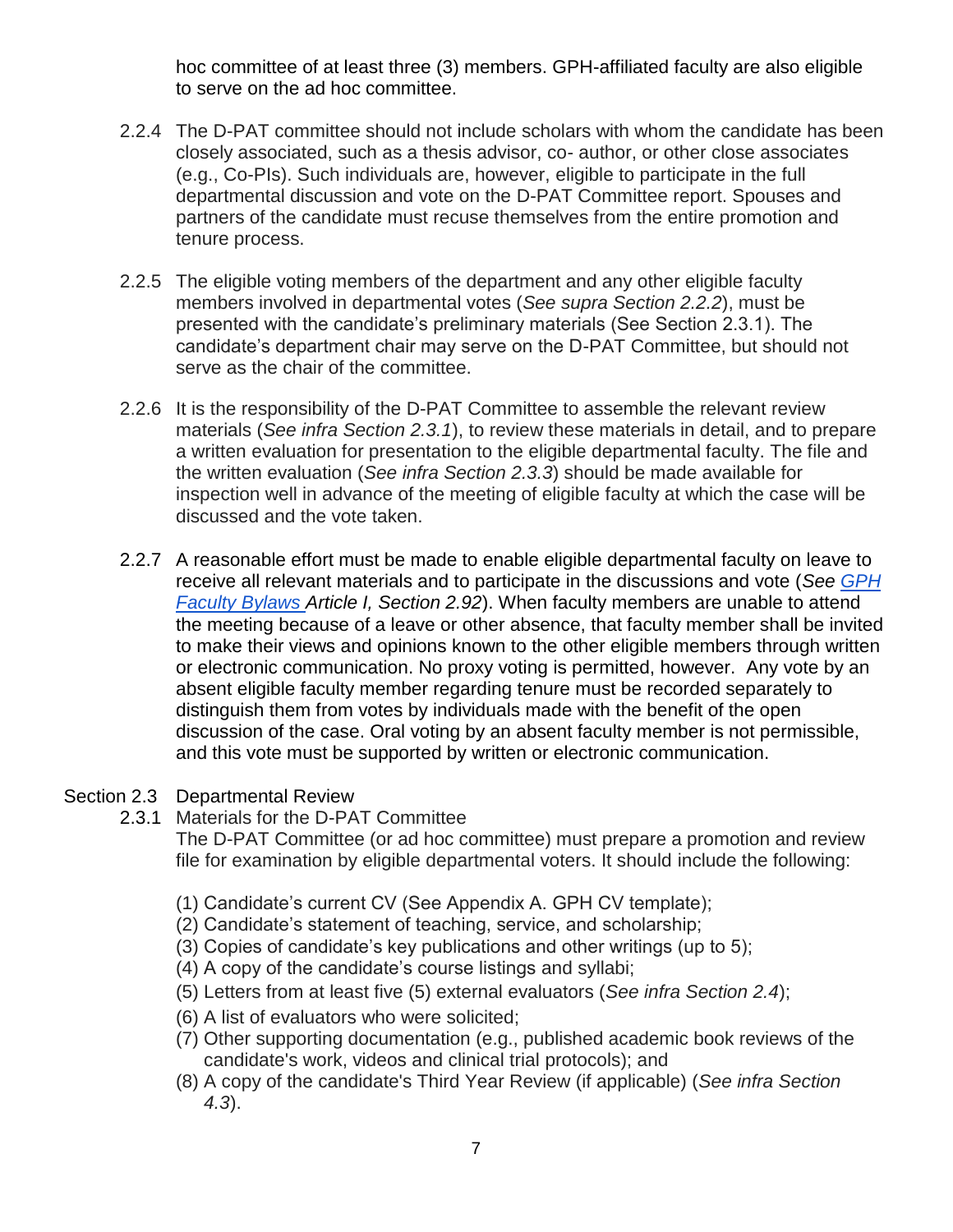- 2.3.2 The candidate's statement of teaching and research interests should narrate the trajectory of their career, and should include a description of the relationship among works already published or distributed, a description of new projects planned or under way, and should address the role that teaching (including a list of particular courses) plays in the candidate's career. The candidate's research statement should open with a one or two paragraph introduction that describes their research and scholarship in a manner that would enable a non-expert (e.g. a member of the FAP-T Committee) to understand the work of the candidate in an informative and jargon free style.
- 2.3.3 The D-PAT Committee will evaluate the candidate's preliminary materials, and provide a recommendation. The evaluation by the D-PAT Committee should not be an advocacy document; it should strive to provide a fair assessment of the strengths and weaknesses of the candidate. The evaluation should indicate, with specific reasons, the basis for the departmental recommendation. The evaluation should include: (1) Assessment of Teaching Performance; (2) Assessment of Research and Scholarship; and (3) Assessment of Service.
- 2.3.4 The "Assessment of Teaching Performance" report should document and appraise the effectiveness of the candidate's teaching. The appraisal of teaching effectiveness should include an analysis of the candidate's teaching strengths and any weaknesses. In the case of the latter, some indication should be given of how the department and candidate are addressing these weaknesses. The appraisal should address both undergraduate and/or graduate teaching and should include not just an assessment of teaching performance in specific courses but also an evaluation of the overall significance of the candidate's contributions to the undergraduate and graduate teaching programs of the department. The appraisal should be provided in narrative form; raw data, such as copies of an entire class's student evaluations, which is not accompanied with any analysis or explanation, is not acceptable to the D-PAT or FAP-T Committee.
- 2.3.5 The above instructions for what information is necessary for a candidate's teaching evaluation file apply to external candidates as well as internal candidates. External candidates are expected to submit teaching evaluations from their current institutions and should be encouraged to address teaching in their personal statements and include other forms of teaching evaluation. If evaluations are not available (e.g. in cases of candidates who are not from academia), alternative documentation of likely teaching effectiveness must be provided by the chair of the candidate. In addition, the docket must include a description of what the candidate's graduate and undergraduate teaching contributions are expected to be and the significance of these contributions for the department.
- 2.3.6 The candidate should provide a list of all Ph.D. dissertations and masters students for which the candidate has been the primary advisor along with a list of other dissertation and thesis committees on which the candidate has served. This information can be included in the candidate's CV.
- 2.3.7 The "Assessment of Research and Scholarship" must address issues of quality, significance, coherence, and future development. The candidate's written published work should be carefully read by members of the D-PAT Committee, who must jointly sign this portion of the Report to indicate their review. The quality and significance of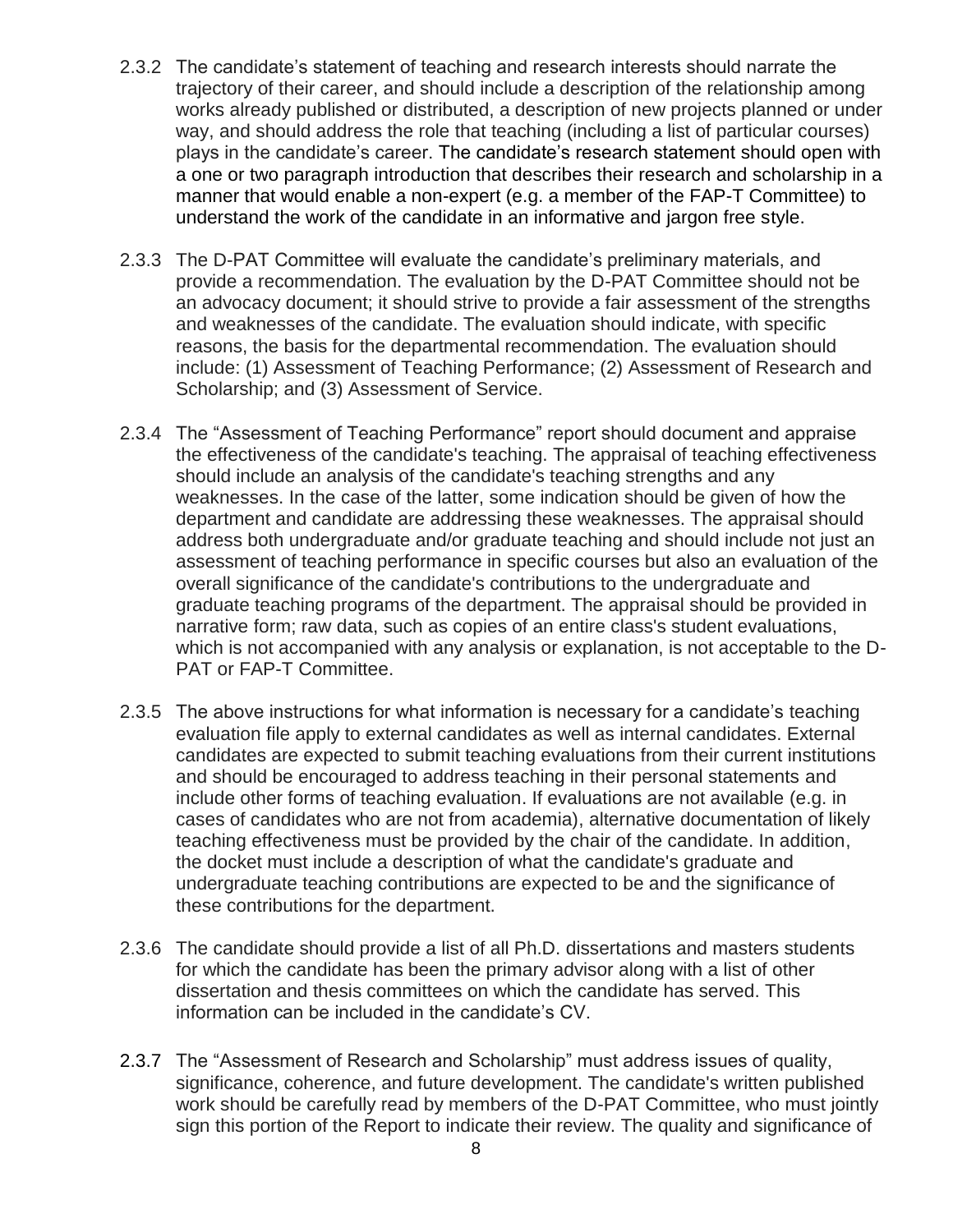the venues in which the candidate's peer-reviewed work has appeared (e.g. journals) should be appraised in addition to the number of publications. In the case of a book, the quality of the publisher of the candidate's book(s) should be appraised as well as the stature of the book reviews. Other important indicators of peer-review scholarship include receipt of NIH or other similar funding to support the research trajectory as may be needed for an individual's research program.

- 2.3.8 The "Assessment of Service" should indicate the quality and significance of service to the department and the university. Specific comments, including testimony from fellow committee members and specification of authorship of particular reports are helpful. The Assessment of Service can include a discussion of participation in professional organizations in the candidate's field.
- 2.3.9 As part of their evaluation, the D-PAT should explain the importance of the candidate's field of expertise. The candidate's position in the field and the discipline as a whole should be described as precisely as possible. For example, in what ways does the strength the candidate offers in that field advance the department's current ambitions? How does the candidate's field supplement other strengths in the department, and vice versa? How does the candidate's field and performance affect the standing of the department?
- 2.3.10 In the case of new appointments to tenure (e.g. new hires, initial appointments), it is helpful for the report to include the justification for establishing a tenured position within the department in the candidate's field of expertise. The report must also include a summary of the recommendations of the search committee and must identify the external referees consulted by the department in the search process, indicating which were selected by the candidate and which were selected by the Vice Dean in consultation with the candidate's department chair.
- Section 2.4 Solicitation of Letters from Outside Evaluators
	- 2.4.1 A complete docket must include a minimum of five (5) letters from outside evaluators. The letter of solicitation should come from the Vice Dean in consultation with the candidate's department chair (See Appendices B, C, and D for sample solicitation letters). All outside letters of evaluation must be current (written within one year of the candidate's review for promotion and/or tenure).
	- 2.4.2 All outside evaluators should be provided with the same published work, CV of the candidate, and statement of teaching, scholarship, and service. If there is unpublished work to be considered, the department should ask all evaluators to comment on the quality of the unpublished work.
	- 2.4.3 The confidentiality of letters from outside evaluators must be preserved; only eligible voters on the D-PAT Committee or FAP-T Committee should be allowed access to the letters. Neither the writers nor the content of the letters must be communicated to the candidate or anyone else beyond eligible members of the department, not even in summary form. In all communications with them, writers of letters should be assured that their letters will be held in such confidence and that they will be seen only by eligible voting members of the College (e.g., D-PAT, FAP-T), the Dean, and the Provost's Office.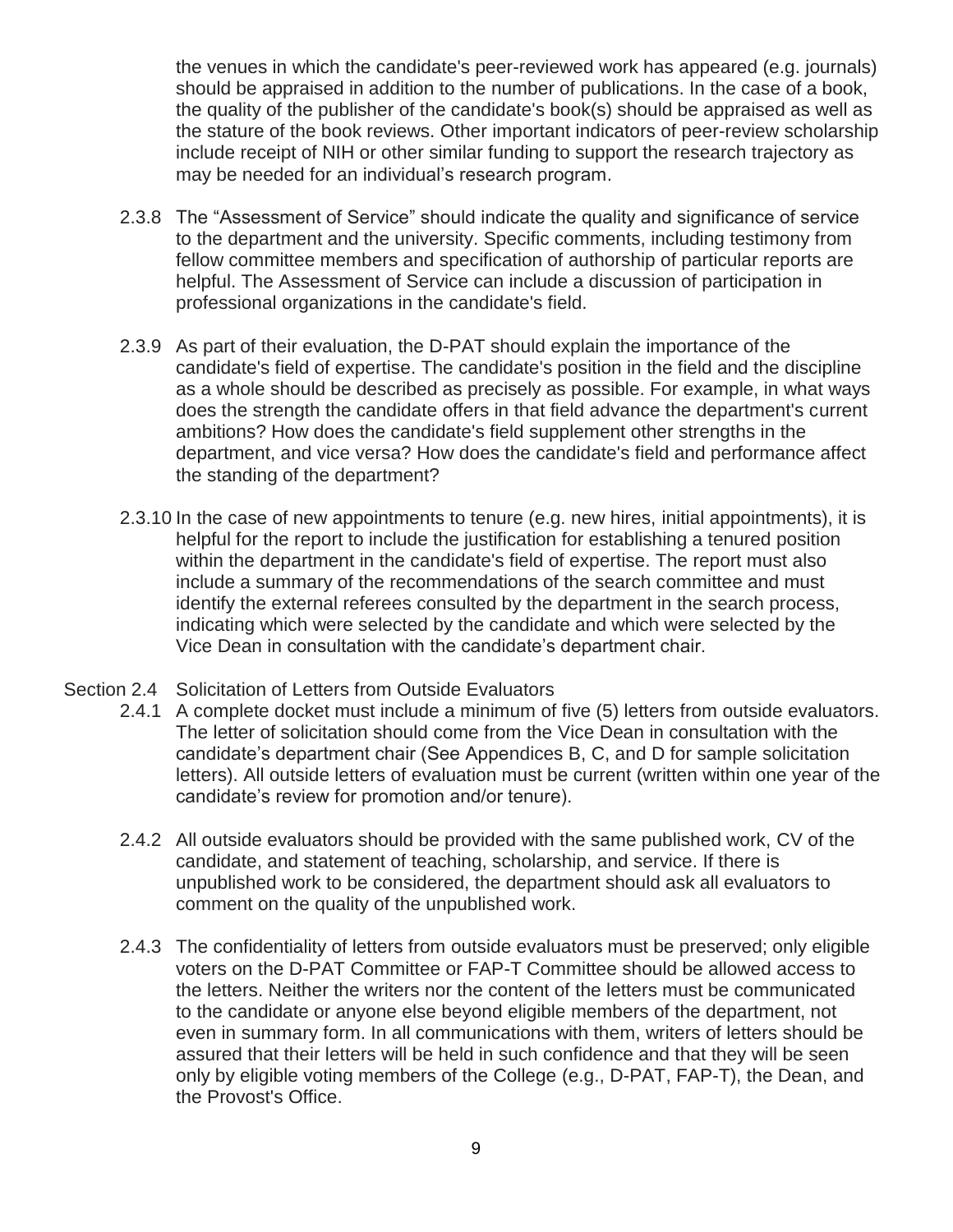# Section 2.5 Criteria for Selecting Outside Evaluators

- 2.5.1 Evaluators will normally hold a tenured position (as a full professor in the instance of cases of promotion to full professor) in an institution of recognized distinction as a research university, or a position of equivalent rank in a non-academic institution (e.g., laboratory, government agencies, or research institute).
- 2.5.2 Evaluators should be recognized leaders in the candidate's discipline. Evaluators should be representative of their subject, broadly defined, and not drawn exclusively from extremely narrow interest groups or specializations. At least one (1) of the five (5) evaluators must be a scholar identified with broader sectors of the discipline in question. The list of evaluators need not be restricted to those at United States institutions; if appropriate, evaluations should be solicited from abroad. External reviewers should not be solicited from colleagues of the candidate.
- 2.5.3 Evaluators cannot be suggested by the candidate; nor can the suitability of potential evaluators be discussed with the candidate. The evaluator must not be a scholar with whom the candidate has been closely associated, such as a thesis advisor, co-author, or another close associate. Individuals listed on the candidate's CV as personal or professional references, are not eligible to serve as outside evaluators. If the department should inadvertently solicit an opinion from someone it later learns was close to the candidate or whom the candidate independently suggested, note of that fact must be made in the departmental report.
- 2.5.4 The candidate may identify one (1) or two (2) scholars whom they believe would not – for professional or personal reasons – provide a balanced evaluation. The candidate must state in writing the reasons for this belief. The department chair and Dean are not required to accept the candidate's request to exclude a scholar as an evaluator.
- 2.5.5 As a professional courtesy, evaluators should be given six (6) weeks to send their evaluations.
- 2.5.6 The preliminary materials submitted to the D-PAT Committee must include a list of all potential evaluators who were asked to write on behalf of the candidate, including those who declined, and those, if any, identified by the candidate as inappropriate. All departmental communications (e.g. solicitation letter to evaluators) with potential evaluators should be documented and included in the docket.
- Section 2.6 Presenting the Committee Report for a Vote The chair of the D-PAT Committee should present the case to departmental members eligible to attend and vote. After a discussion, a vote must be taken. The vote must be tallied following departmental custom or departmental decision in advance of the presentation of the report. The tally of the vote shall be included in the D-PAT report. In cases where an ad hoc committee exists in lieu of a D-PAT committee, the same process is followed.
- Section 2.7 Recommendation of the Chair
	- 2.7.1 The D-PAT Committee report and the vote by eligible faculty are advisory to the department chair. The department chair must forward the D-PAT report to the Dean with a copy of the department chair's own recommendation (*See infra 2.7.2*). The D-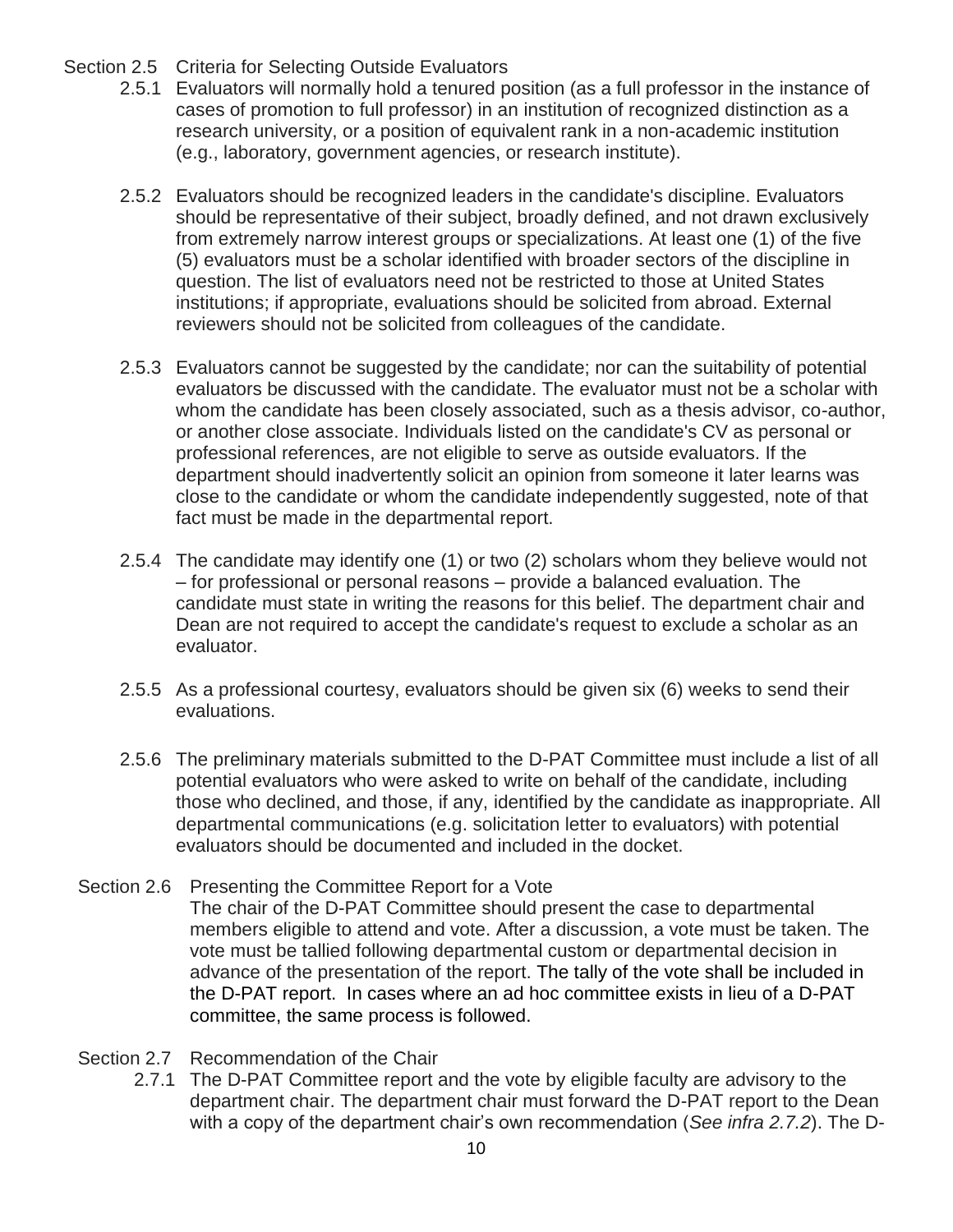PAT report must be a balanced assessment of the candidate's performance. Dockets that do not deal with evident weaknesses, in the case of a positive recommendation, or that do not deal with evident strengths, in the case of a negative recommendation, will not be accepted. An explanation of gaps in the candidate's record should also be included so that they can be evaluated in later stages of the process. If the chair's recommendation differs in significant ways from the D-PAT evaluation, upon which the department voted, the chair must so inform the D-PAT Committee in writing. If the D-PAT Committee is not a committee-of-thewhole, eligible voting members of the department must also be individually informed.

- 2.7.2 The chair's letter must include a description for non-specialists of the place the candidate's work occupies in the relevant discipline or field, and explain why it is important to the department that this field be represented on its faculty. It may also be helpful for this statement to include information about the usual criteria for excellence in the candidate's discipline (e.g., quality of venues within which the work appears). If the recommendation is for early tenure, the chair's letter must address the reasons or circumstances that designate it as "early" (e.g. if the candidate had prior service in the tenure track at another institution or extraordinary accomplishments) (*See infra Section 4.6*).
- 2.7.3 For external hires with tenure, the chair must provide a summary of the department search committee report including size and composition of the candidate pool.
- 2.7.4 If the department chair is an associate professor, the D-PAT Committee report for promotion only cases must be forward to the Dean. If the department chair is the candidate for promotion, the report of the committee should be submitted by the chair of the D-PAT Committee directly to the Dean.

#### Section 2.8 Effective Departmental Reviews

- 2.8.1 The chair and all members of the D-PAT Committee must review the docket on NYU's Interfolio website. The completed docket is then forwarded to the FAP-T Committee for the succeeding stages of the review process.
- 2.8.2 Properly prepared, detailed, and well-documented dockets are the most effective instrument for conveying the essence of the department's evaluation of the candidate. Indeed, it is the thorough and honest appraisal of the strengths and weaknesses of the candidate in each of the criteria (teaching, scholarship, and service) that is most useful to the FAP- T Committee and to the Dean, often more so than the final vote, for it gives substantive meaning and texture to the evaluation. Submission of dockets in a timely fashion is strongly urged in order to prevent delays from unforeseen complications that may arise, most especially for dockets received near the end of the academic year.

#### Section 2.9 The Dean

- 2.9.1 The Faculty Appointments and Promotions for Tenured and Tenure-Track Faculty (FAP-T) Committee
- 2.9.2 The FAP-T Committee is composed of eleven (11) to thirteen (13) tenured members of the faculty, representing the College's eight (8) departments and programs. Six (6)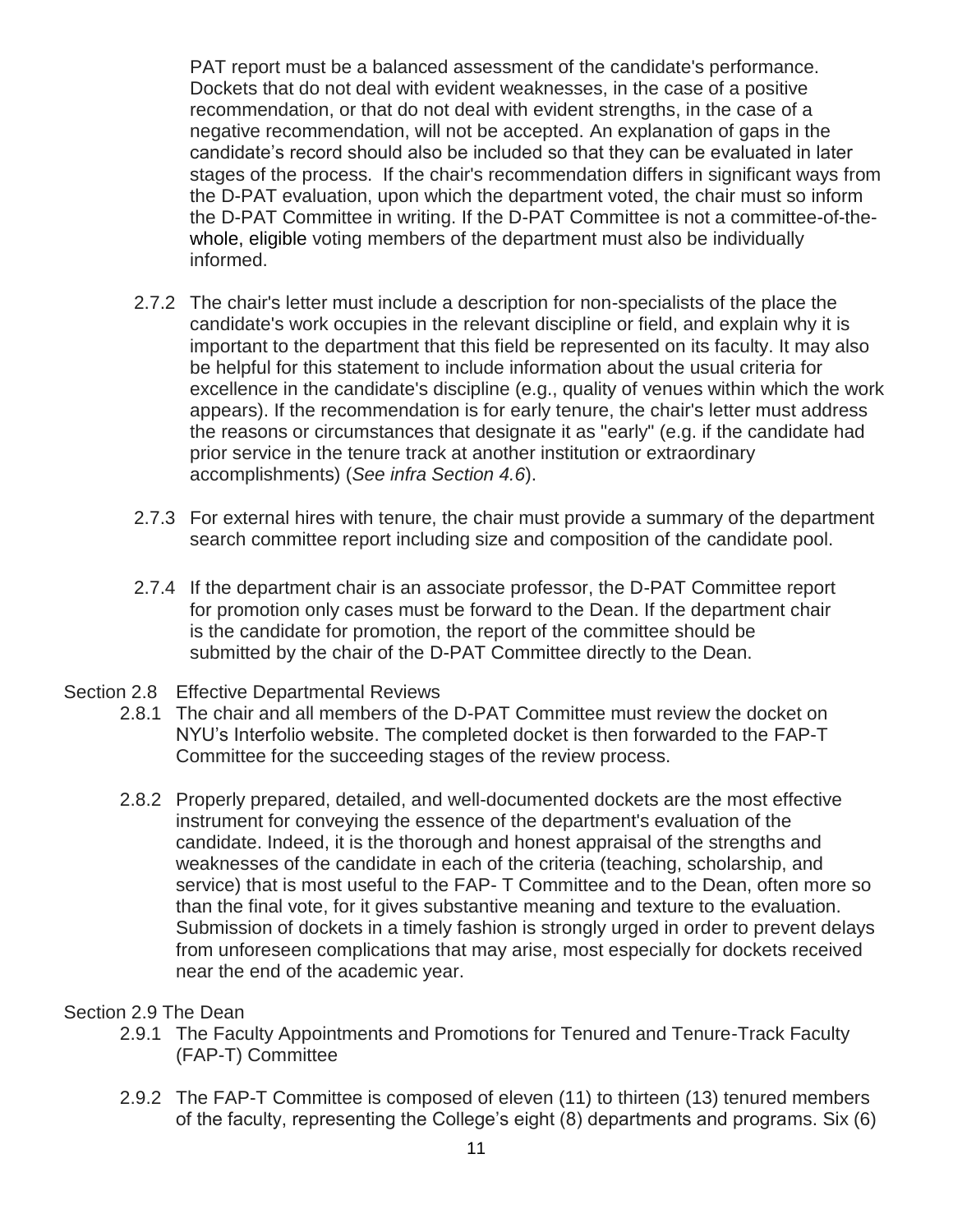to eight (8) members of the FAP-T Committee are elected by the Faculty; 5 members are appointed by the Dean (*See Faculty Bylaws Article II, Section 2.4*).

- 2.9.3 The Dean or the Vice Dean serves as an ex officio member on the FAP-T Committee without vote and with voice confined to procedural issues or responses to questions by the FAP-T Committee.
- 2.9.4 If there are questions in any particular promotions or tenure case, the chair of a department may be asked to attend a meeting of the FAP-T to clarify the docket or to provide additional information. The FAP-T Committee may also invite the chair of the D-PAT Committee to attend the meeting.
- 2.9.5 The FAP-T Committee makes its recommendation to the Dean. After receiving the FAP-T Committee's advice, the Dean will inform the department chair of the advice provided by the FAP-T Committee as well as of the Dean's own proposed recommendation to the Provost. In the case of a Dean's recommendation contrary to that of the FAP-T, the Dean will provide the chair of the department with the reasons. The department chair will then have ten (10) days in which to provide further information or counter-argument before the Dean's final recommendation is made to the Provost.
- 2.9.6 The Dean will ordinarily make this recommendation by May 15th.
- Section 2.10 Notification of Decision

After receiving the recommendation of the FAP-T Committee, the Dean will forward a recommendation to the Provost and notify the department chair of the recommendation. Upon notification of the Provost's decision, the Dean will write to the department chair and to the candidate informing them of the decision.

- Section 2.11 The Provost and University Procedural Requirements and Process The Provost shall evaluate each tenure and promotion docket and recommendation submitted by the Dean. In evaluating a promotion or tenure recommendation submitted by the Dean, the Provost may solicit additional information and/or letters of evaluation, and may appoint an *ad- hoc* advisory committee composed of tenured faculty to seek further counsel. The Provost shall support or oppose the Dean's recommendation in his/her final decision. The Provost will inform the Dean of the pending decision.
- 2.11.1 In those cases in which the Provost's decision is contrary to the recommendation of the Dean, the Provost will provide the Dean with the reasons and give the Dean an opportunity to provide further information or counter-argument before the Provost's final decision. The Provost shall notify the Dean of the final decision, along with reasons thereof if the Dean's recommendation is disapproved.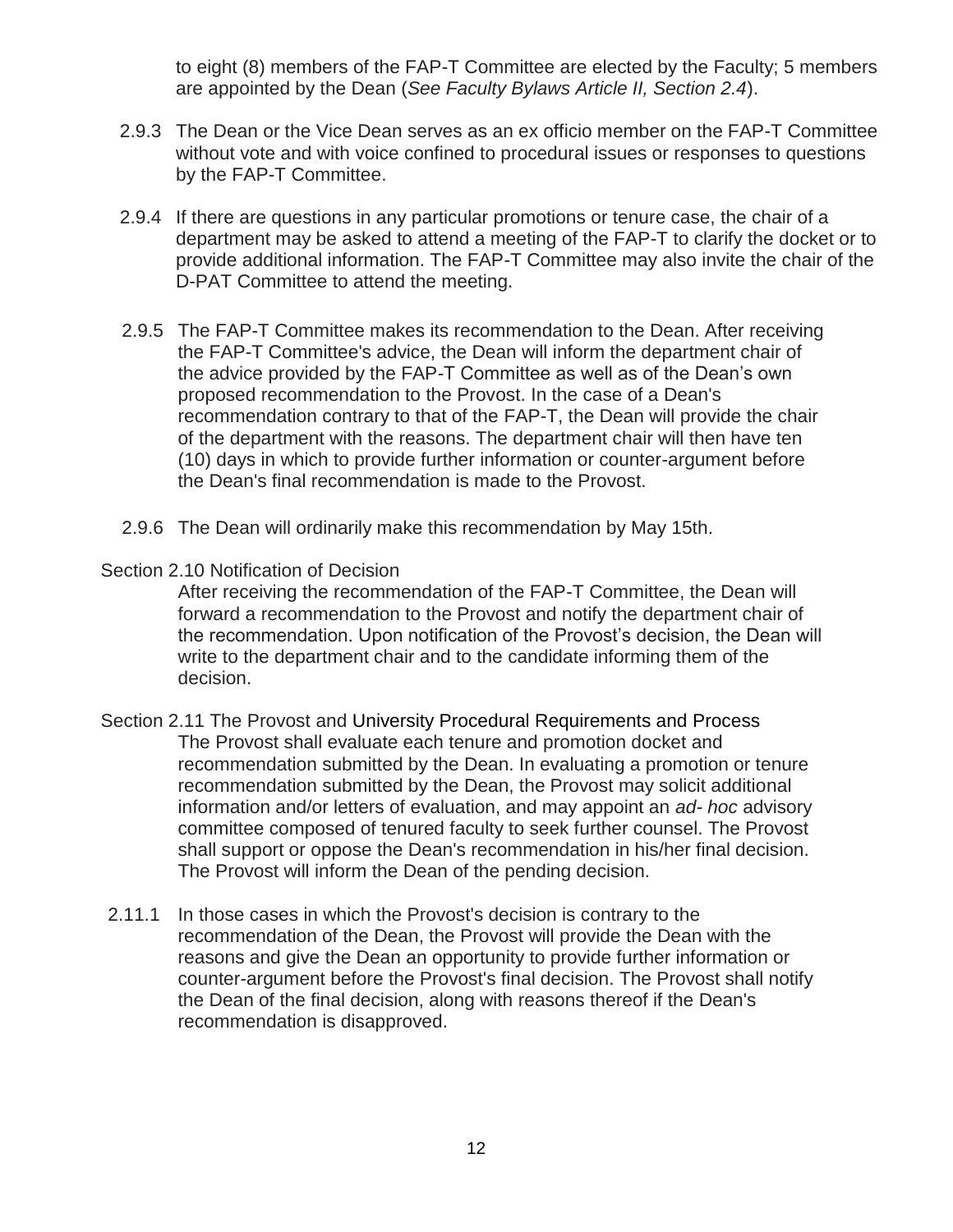# Section 2.12 Materials

2.12.1 Internal promotion and tenure and new hires with tenure The submission must include the following papers in pdf format, except for books:

- (1) Candidate's current CV (*See Appendix A. CV Template*);
- (2) Candidate's statement of teaching, service, and research interests;
- (3) Copies of the candidate's key publications and other writings (up to 5), along with other supporting documentation (e.g., published academic book reviews of the candidate's work, videos, and clinical trial protocols), which was sent to evaluators and/or reviewed by the D-PAT Committee;
- (4) A copy of the candidate's course listings and syllabi;
- (5) A copy of the candidate's Third Year Review (if applicable);
- (6) Letters from at least five (5) external evaluators;
- (7) A copy of the solicitation letter sent to evaluators (Note: Solicitation letters require Dean's approval before sending);
- (8) A list of evaluators (e.g. name, title) solicited by the department, along with rationale for choices and reasons for any who declined

# 2.12.2 Promotion Only Cases

The submission must include papers in pdf format.

- (1) Candidate's current CV (*See Appendix A. CV Template*);
- (2) Candidate's statement of teaching, service, and research interests;
- (3) Copies of the candidate's key publications and other writings (up to 5), along with other supporting documentation (e.g., published academic book reviews of the candidate's work, videos, and clinical trial protocols), which was sent to evaluators and/or reviewed by the D-PAT Committee;
- (4) A copy of the candidate's course listings and syllabi;
- (5) A copy of the candidate's Third Year Review (if applicable).

#### Section 2.13 The Docket

The submission to the Provost's Office must include the original set of docket papers and those same papers in pdf format. The docket consists of the following items:

- (1) Candidate's current CV (*See Appendix A. CV Template*);
- (2) Candidate's statement of teaching, service, and research interests;
- (3) Copies of the candidate's key publications and other writings (up to 5), along with other supporting documentation (e.g., published academic book reviews of the candidate's work, videos, and clinical trial protocols), which was sent to evaluators and/or reviewed by the D-PAT Committee;
- (4) A copy of the candidate's course listings and syllabi;
- (5) A copy of the candidate's Third Year Review (if applicable);
- (6) Letters from at least five (5) external evaluators;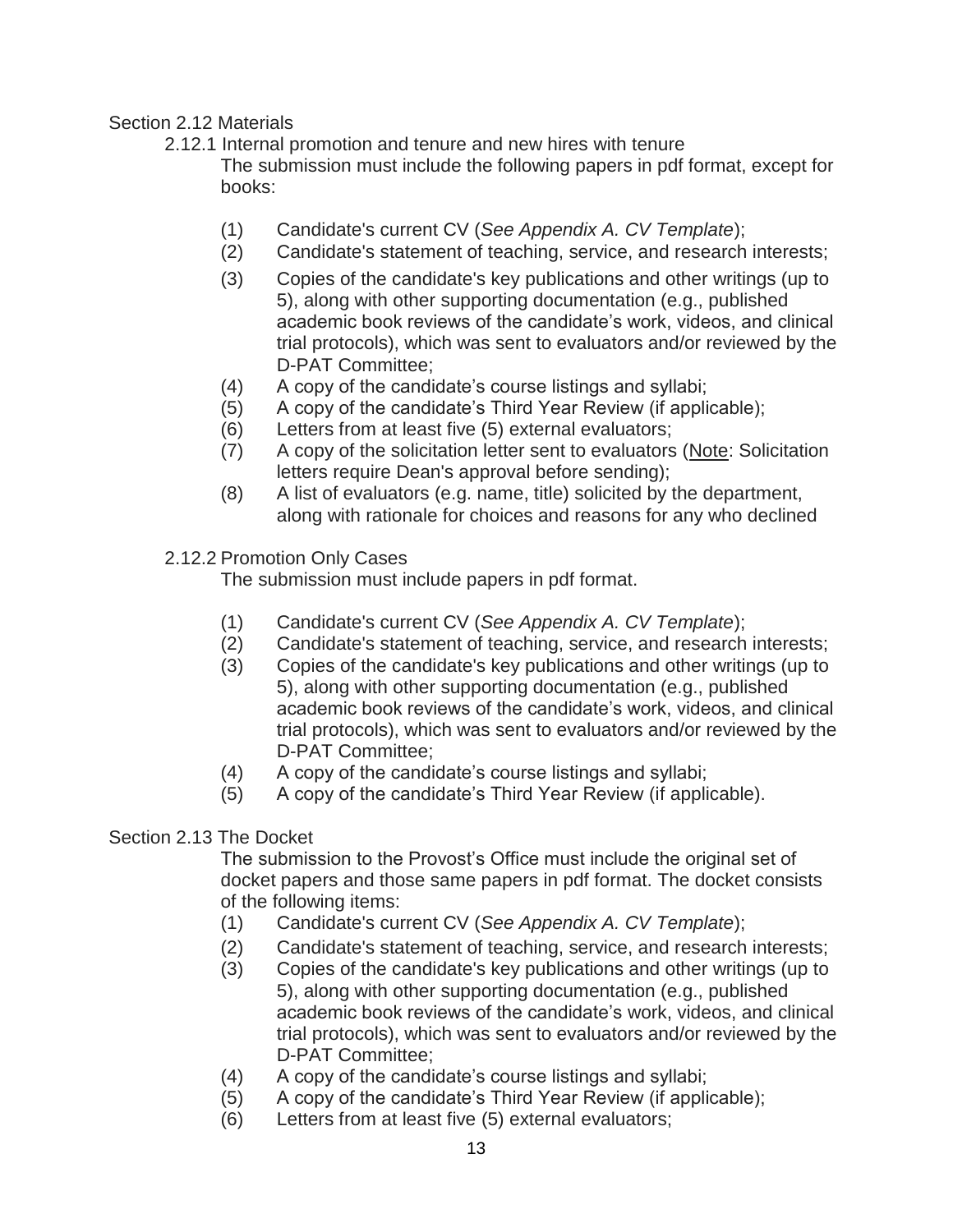- (7) A copy of the solicitation letter sent to evaluators (Note: Solicitation letters require Dean's approval before sending);
- (8) A list of evaluators (e.g., name, title) solicited by the department, along with rationale for choices and reasons for any who declined;
- (9) The recommendation of the department chair (or chairs for joint or associated appointments);
- (10) Evaluation of the D-PAT Committee, including:

- Assessment of the candidate's teaching performance (e.g., student evaluations, faculty evaluations, etc.)

- Assessment of the candidate's research and scholarship
- Assessment of the candidate's service record;
- (11) Copy of candidate's Third-Year Review (if applicable);
- (12) A list of evaluators (e.g., name, title) with rationale for choices and reasons for any who were asked and declined;
- (13) A copy of the solicitation letter sent from the Vice Dean;
- (14) Letters of evaluation of external evaluators (minimum of 5);
- (15) The recommendation of the chair of the department (or chairs if joint or associated appointments); and
- (16) Dean's letter.

#### Section 2.14 Guidelines for Appeal

2.14.1 In the event of a negative decision by the Dean, the candidate has the right of appeal.

In the case of all grievances, the candidate should first confer with their department chair or the Dean to seek an informal resolution or explanation of the decision. If not settled informally, the candidate may appeal to the Dean to convoke the GPH Grievance Committee, which is a standing committee of elected faculty members. Only tenured faculty who serve on the Grievance Committee shall hear grievances related to tenure. The Grievance Committee, after reviewing the case, will advise the Dean of their recommendation. After reviewing the recommendation of the GPH Grievance Committee, the Dean shall decide the case, and will notify the candidate in writing.

- 2.14.2 Should the Dean's decision not be satisfactory to the candidate, the candidate may appeal to the Provost within fifteen (15) days after receiving written notification from the Dean. Appeals to such decisions can be made only on the following grounds:
	- (1) That the procedures used to reach the decision were improper, or that the case received inadequate consideration;
	- (2) That the decisions violated the academic freedom of the person in question, in which case the burden of proof is on that person.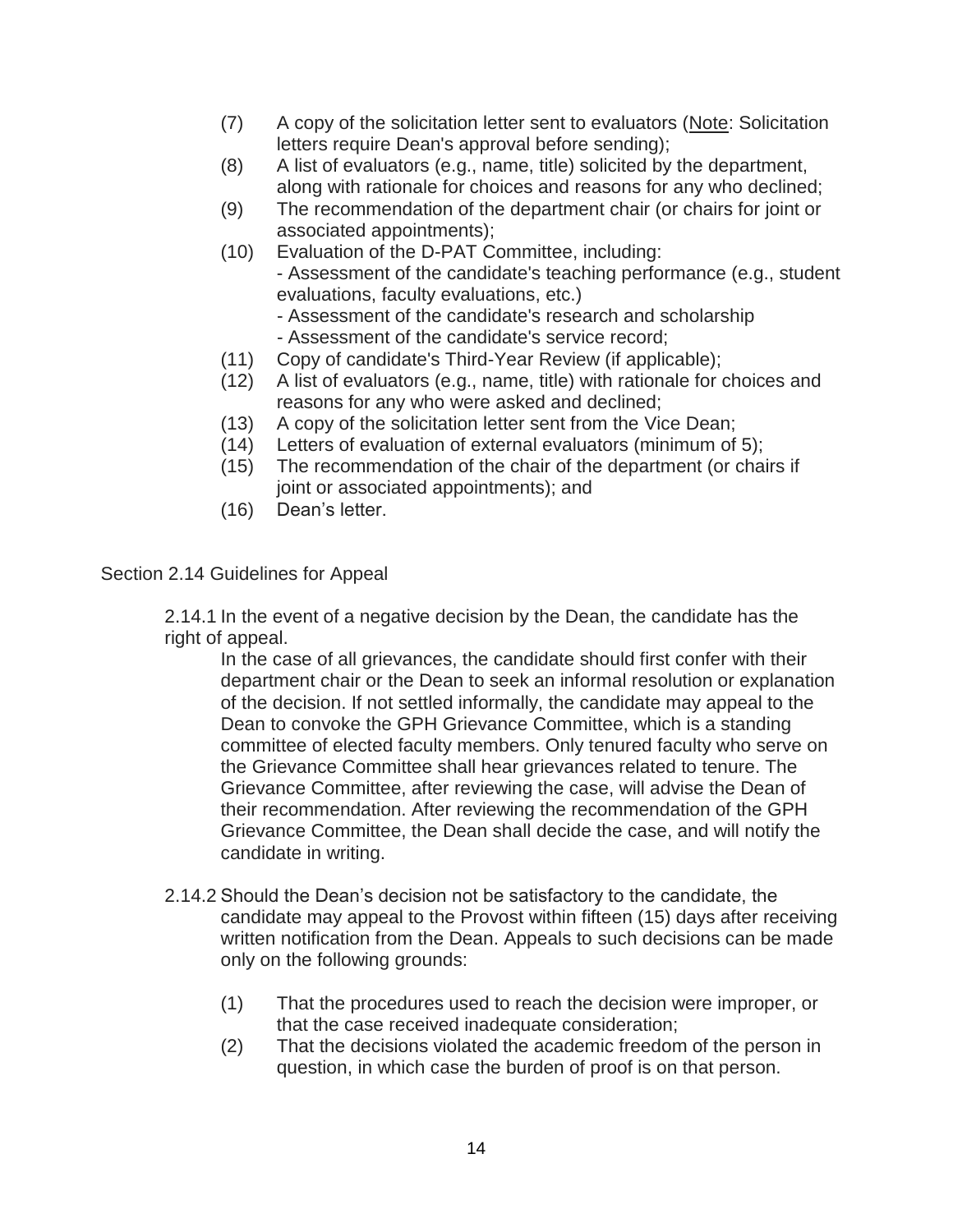Where such an appeal is made, the Dean shall transmit to the Provost a report of the proceedings at the outset of the process of the appeal. The Provost shall in each case obtain the advice of a standing committee of no less than three (3) tenured faculty members selected by the Tenured/Tenure Track Faculty Senators Council but not necessarily members of that body. This committee shall be called the Tenured/Tenure Track Faculty Senators Council Grievance Committee. Further information can be found in the [NYU Faculty Handbook.](http://www.nyu.edu/content/dam/nyu/provost/documents/facultyHandbook/6.27.16FacultyHandbookclean.pdf)

## **Section 3: Faculty Titles and Criteria for Promotion and Tenure**

# Section 3.1 Faculty Titles and Promotions

T-Faculty will carry one of the following titles:

- (1) Assistant Professor;
- (2) Associate Professor; or
- (3) Professor.

These faculty members will expend major efforts in scholarly activity including teaching (*See supra Section 1.2.1*) and investigator-initiated research. All T-Faculty must also demonstrate effective contributions to the teaching programs, and to the College's responsibilities to the University and provide service to their respective communities (*See supra Section 1.2.2*). Finally, these faculty are expected to produce high quality scholarship (*See supra Section 1.2.3*), such as publishing in leading peerreviewed journals, obtaining extramural funding as needed for their research, and achieving national or international recognition in their fields.

#### 3.1.1 Assistant Professor

- (1) Rank of Assistant Professor maybe granted to those who have earned a terminal degree (or its equivalent) appropriate to the field of public health or related discipline. Assistant Professors are expected to show promise of continuing development with clear evidence of future potential to advance significantly their field of research. This may include, but is not limited to, quality first authored or co-authored publications and early career awards and funding. They should be qualified to teach in GPH and its programs.
- (2) Appointment as Assistant Professor carries with it the possibility, but no presumption of annual reappointment or the right to permanent tenure, or to further appointment or promotion at a higher rank. Although the promotion and tenure process may be initiated at any time during the probationary period, a full-time Assistant Professor in GPH who is not promoted and granted tenure at the end of the sixth year must be removed from tenuretrack (with the seventh year serving as a terminal appointment); and will be ineligible for any future full-time appointment in GPH.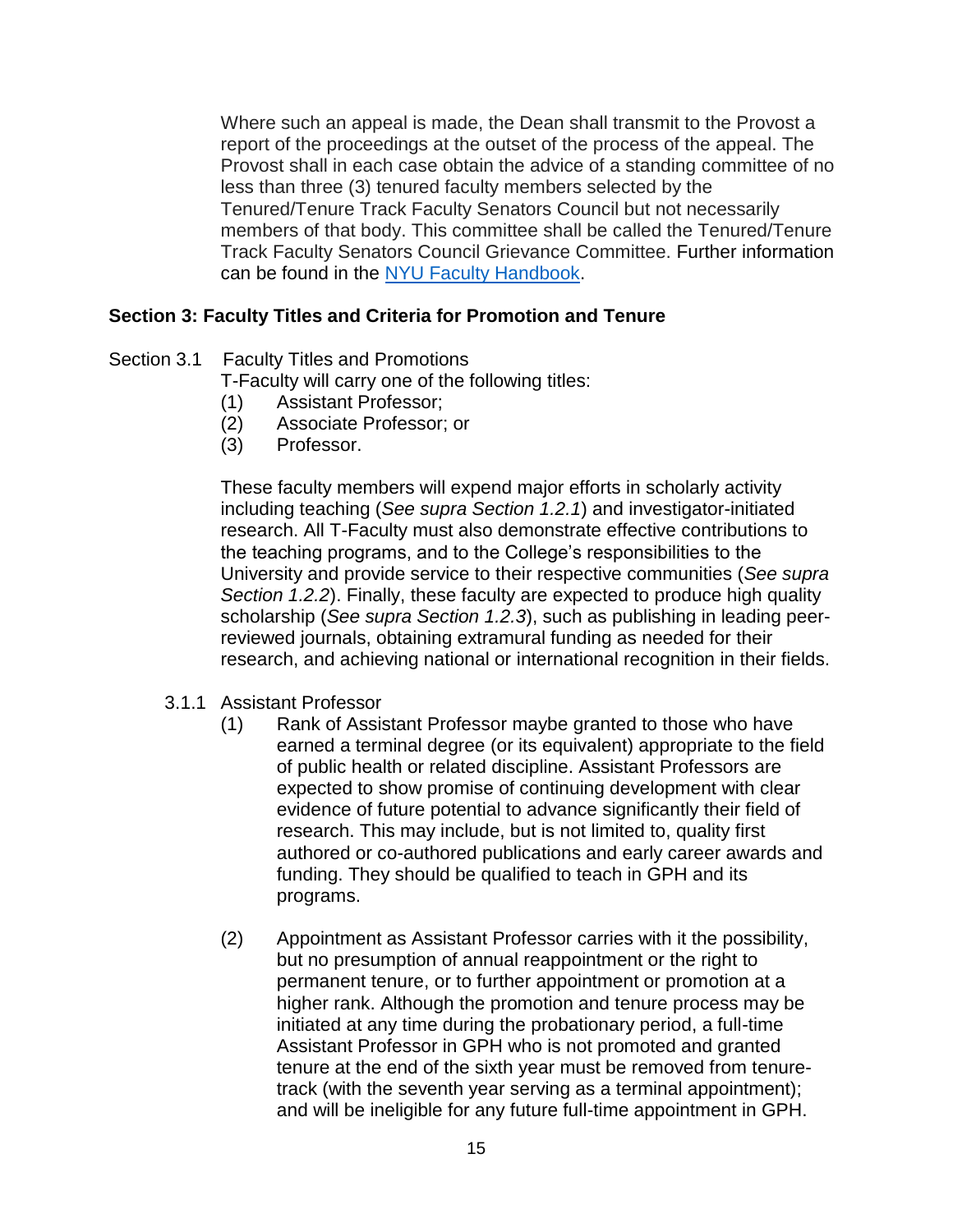#### 3.1.2 Associate Professor

- (1) The rank of Associate Professor shall be granted to those who, in addition to all the qualification for assistant professorship, have continued to demonstrate productivity, scholarship, and research excellence as independent investigators. This may be documented by accomplishments such as significant, first or senior authorship of high quality papers in leading peer-reviewed journals, academic books and chapters that integrate, synthesize, and extend the existing literature, and success in obtaining extramural funding from government, foundation, or other sources of funding as may be needed for the individual's research program. Further evidence can include editorial boards, national/ international invited lectures, and appointments to national/ international funding reviewing panels. Associate Professors must be recognized nationally for their research contributions to the advancement of their disciplines based on their program of research, and in some cases, international work may also be germane. They must demonstrate effective contributions to the undergraduate, graduate, or postgraduate teaching programs and to the service responsibilities of GPH and to the profession.
- (2) Appointment as Associate Professor carries with it the possibility, but no presumption of annual reappointment or the right to permanent tenure, or to further appointment or promotion to any higher rank. Although the promotion and tenure process may be initiated at any time, a full-time associate professor in GPH who is not granted tenure at the end of the fourth year as Associate Professor or the end of the sixth year if initially appointed at the rank of Assistant Professor, must be removed from the tenure track with the fourth and seventh year respectively serving as a terminal appointment and will be ineligible for any future full-time appointment in GPH.

#### 3.1.3 Professor

(1) The rank of Professor may be granted to those who, in addition to all of the qualifications for Associate Professorship, have continued to demonstrate significant, outstanding productivity and research excellence as independent investigators. This must include achievements since attaining the rank of Associate Professor and may include accomplishments such as continued first or senior authorship of high quality papers in leading peer-reviewed journals, other types of achievement as outlined under "Scholarship," and success in obtaining external funding from national or other highly competitive funding agencies as needed to support their research. Professors must be recognized nationally/ internationally for their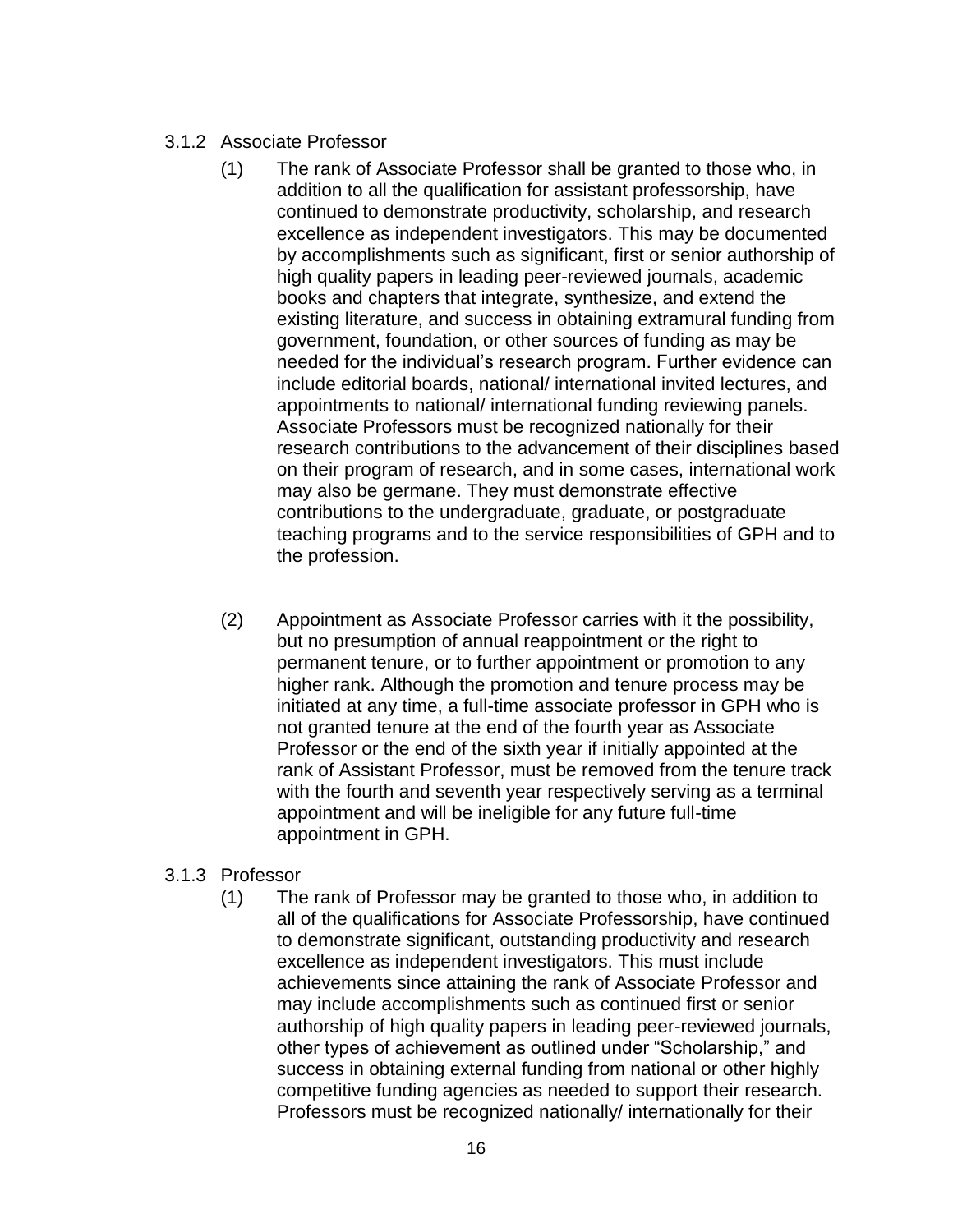research contributions to the advancement of their disciplines. They must demonstrate continued effective contributions to the teaching programs and to the service responsibilities of GPH and of the profession.

The rank of Professor should be granted only after careful consideration of the individual's scholarship, productivity, teaching ability, and national or international reputation among peers in the candidate's field. The rank of Professor should be granted only to faculty members who have made significant and innovative original contributions and for whom there is reasonable certainty that they will continue to make outstanding contributions throughout the remainder of their working years. While longevity and quality of contributions in service to the school or department or university are highly valued, appointment to the rank of professor should not consider seniority as a criterion for that recommendation. The rank may only be bestowed on the bases of evidence of the highest distinction in scholarship and instruction. Notable academic achievements such as awards and prizes and membership in prestigious scientific professional societies and advisory groups can attest to this distinction. Professorial rank should never be granted solely as recognition of superior performance in administration.

(2) For new hires who have gained the rank of Professor with tenure at another institution prior to coming to NYU, a tenure review will be conducted as swiftly as possible, ideally prior to the appointment start date or immediately thereafter.

# **Section 4: Policies of Administration**

#### Section 4.1 Rank of Initial Appointment

Appointment as a member of the faculty, regardless of rank, is considered a mark of distinction and a privilege. As such, all faculty members are entitled to the respect afforded by their appointment, and all faculty members are expected to teach and contribute to the GPH community of scholars. A newly hired, full-time, T-Faculty member's title is conferred by the Office of Academic and Faculty Affairs, pending a full review of their academic credentials by the following University committees and administrators:

- (1) D-PAT Committee;
- (2) FAP-T Committee; and
- (3) The Dean of the College of Global Public Health.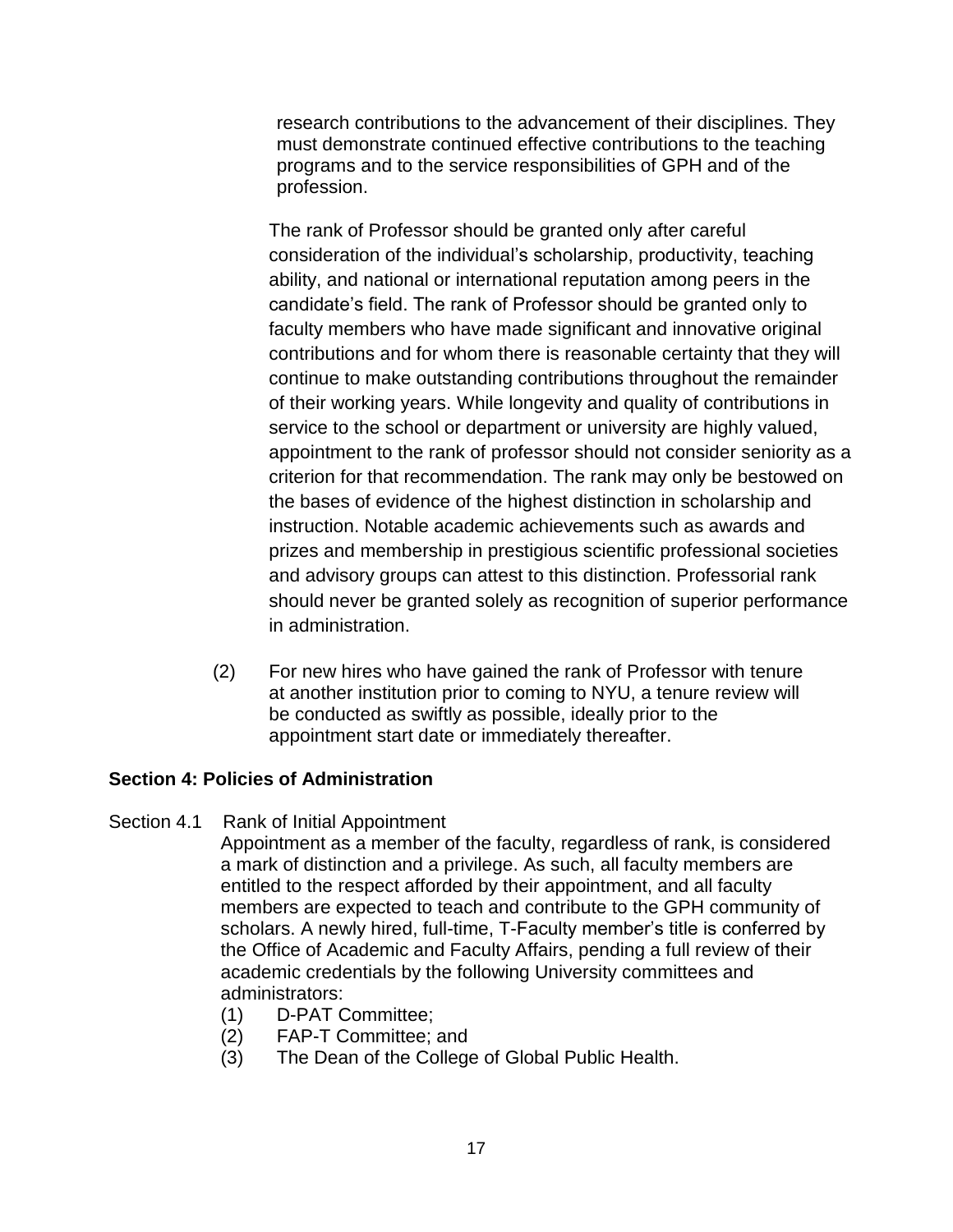#### Section 4.2 Tenure Clock

- 4.2.1 The tenure clock for faculty, which was adopted by the Board of Trustees, is set forth in the NYU Faculty Handbook. The current rules can be found in the University's statement on Academic Freedom and Tenure (*See [Titles I & II, NYU Faculty Handbook\)](https://www.nyu.edu/content/dam/nyu/provost/documents/facultyHandbook/6.27.16FacultyHandbookclean.pdf)*. A faculty member may be proposed for tenure (as appropriate) at any time during the probationary period, which includes anytime from hire through the sixth year of continuous fulltime service. Awarding of tenure at the College must be considered and made for a member of the T-Faculty by the sixth year for the rank of Assistant Professor or by the third year for the rank of Associate Professor. Further information on tenure, including exceptions to this rule (i.e., extensions) can be found in the [NYU Faculty Handbook.](https://www.nyu.edu/content/dam/nyu/provost/documents/facultyHandbook/6.27.16FacultyHandbookclean.pdf)
- 4.2.2 Stopping Tenure Clock

Tenure clock stoppage may be granted in accordance with the NYU Policy on [Tenure Clock Stoppage for Personal Reasons.](https://www.nyu.edu/faculty/governance-policies-and-procedures/faculty-handbook/the-faculty/policies-applicable-to-tenured-and-tenure-track-faculty/additional-faculty-policies-applicable-to-tenured-and-tenure-tra/tenure-clock-stoppage-for-personal-reasons.html)

- Section 4.3 Third Year Review
	- 4.3.1 A mandatory, formalized review by the DAP-T Committee is to be completed in the third year of service for all Assistant Professors. This review typically is completed by the summer between the candidate's third and fourth year of service, and a copy of the full report shall be sent to the Dean. All T-Faculty members whose formal reviews are mandated by this policy shall be notified in writing, typically in March, by their department chair or program director with a copy of the letter also sent to the Dean. For those T-Faculty members whose probationary period is shortened because of qualifying previous service, the review timetable will be adjusted accordingly. If a candidate resigns by the second week of November of a given year, effective August  $31<sup>st</sup>$  of the following year, the department need not make a submission for review. In this instance, the department chair or program director must forward a letter by November  $30<sup>th</sup>$ , stating explicitly that the resignation was freely given without duress.
	- 4.3.2 After the third-year review is completed by the D-PAT Committee, the Dean will meet with the T-Faculty member to discuss their chances of being recommended for tenure or promotion. If the D-PAT Committee considers the candidate's prospect of being recommended for tenure unlikely, the Dean will apprise the T-Faculty member of the D-PAT Committee's decision and will discuss the options that are available to the candidate over the remaining three years of their probationary period. For T-Faculty members whose third-year reviews are not favorable, the Dean will meet with the candidate to discuss their options. The Dean will write to the candidate within thirty (30) days after the meeting, summarizing the outcome of the D-PAT third-year review and discussions with the Dean.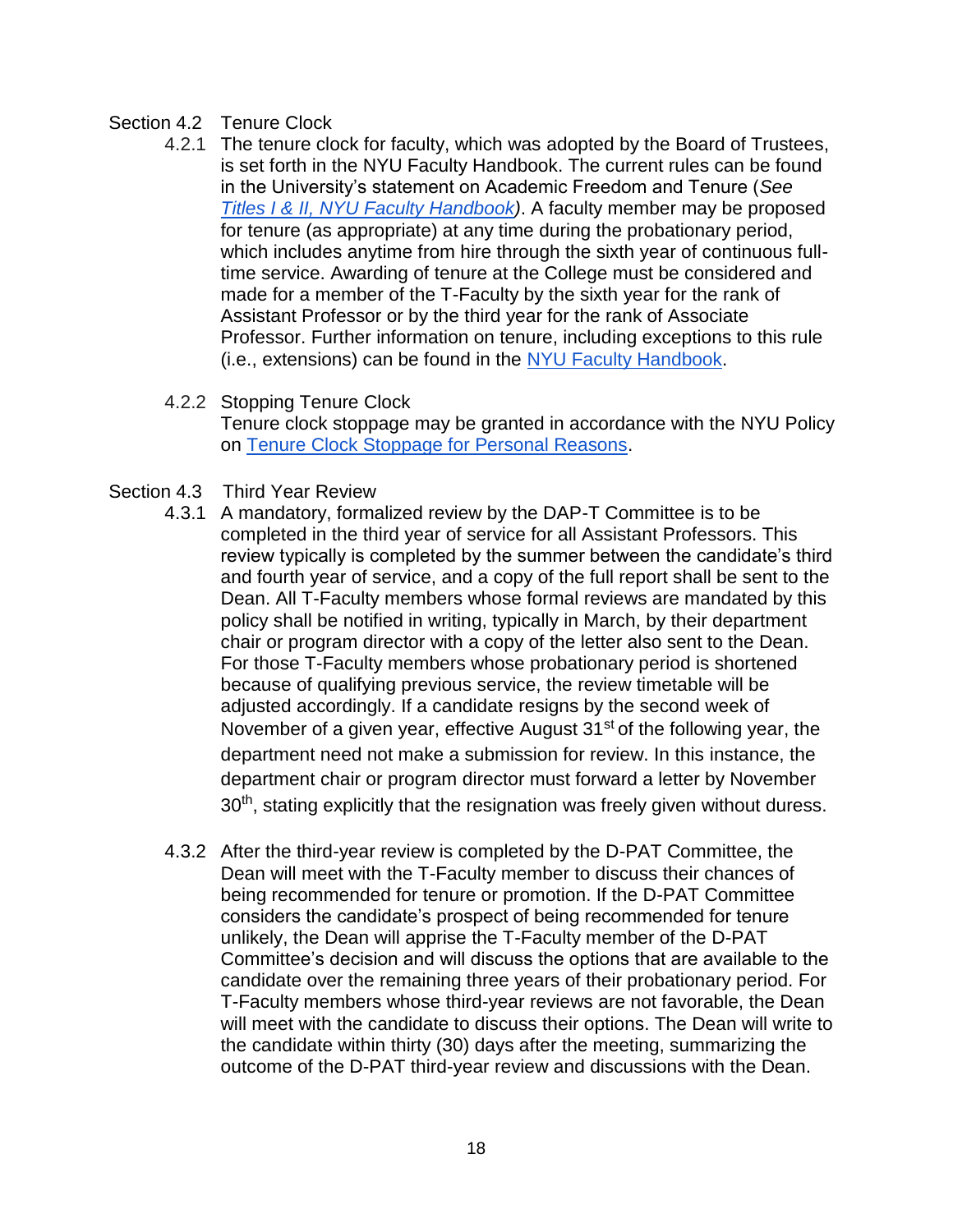#### Section 4.4 Reappointment

Reappointment is an annual process that takes place as indicated in the [NYU Faculty Handbook.](http://www.nyu.edu/content/dam/nyu/provost/documents/facultyHandbook/6.27.16FacultyHandbookclean.pdf) Input from the FAP-T Committee with regard to reappointment at the same rank shall be limited to the first and third year reappointments.

#### Section 4.5 Cross Appointments

Cross-appointments may be made in one of three University approved categories: (1) Joint, (2) Associated and (3) Affiliated. Annual evaluations of cross-appointed tenure-track faculty, particularly during Third Year Review, must be made with particular attention to the guidelines above. All evaluations of individuals appointed to more than one unit must include an explicit discussion of the special circumstances of the appointment, expectations for the candidate's multidisciplinary activities, perspective and position, and the judgement of how well the appointee has met these expectations.

- 3.4.1 Evaluation of Joint appointees in their third year of a tenure-track position must be made by an ad hoc committee consisting of eligible faculty from each unit in proportion to the commitment of the appointee to each unit. Results of this evaluation must be reported back to each unit for further evaluation and final recommendation to the Dean, in accord with GPH promotion and tenure guidelines above (*See supra Section 2. Review Process and Procedures for Promotion and Tenure*).
- 3.4.2 Third Year Review for Associated appointees must be carried out by the primary department, using its standard procedures and must include representation of the secondary unit on the review committee (typically 1/3 of its membership). The departmental review (*See supra Section 2*) from the candidate's primary unit must include a written evaluation from the secondary department explaining, among other matters thought relevant, the particular contribution of the candidate to that program's teaching and research mission and to its administration. This evaluation may be written by the department chair of the secondary unit after formal consultation with other departmental members, who are eligible to vote.
- 3.4.3 Third Year Review of Affiliated appointees must be carried out by the primary department, and may include and give consideration to written evaluation from the secondary unit.

#### Section 4.6 Acceleration of Schedule

Proposals for early promotion and tenure must be considered extraordinary actions. Indeed, it is not normally in the best interest of a candidate or of the institution to propose candidates for promotion and/or tenure ahead of schedule unless the case is very well justified. The Dean should be consulted prior to the preparation of an early case. The best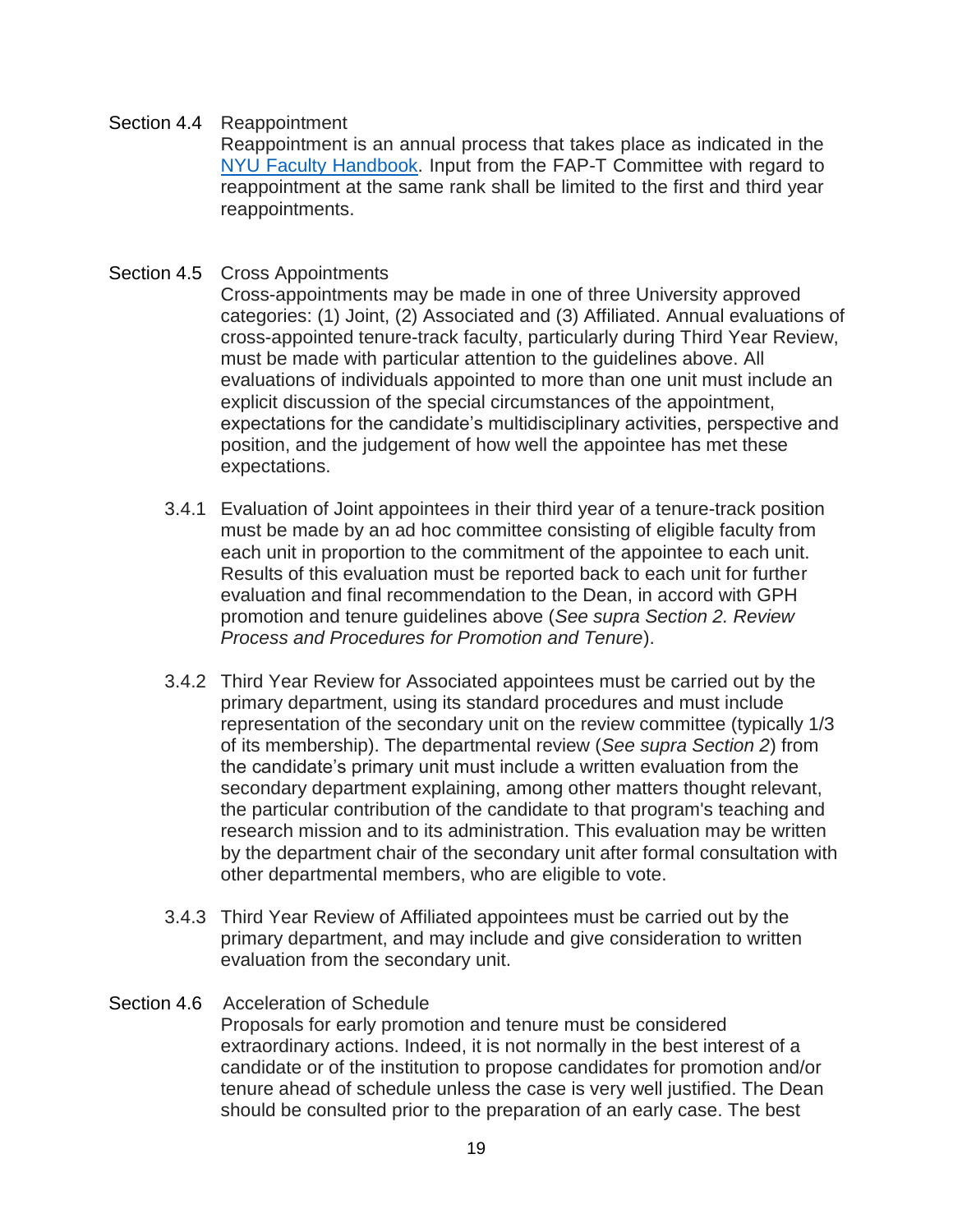reason for proposing early consideration is a record of extraordinary accomplishment that can be readily distinguished from strong cases. It should be noted that external experts whose evaluations of the candidate are sought in these cases should be asked to comment specifically on the special grounds for an early decision. Chairs and departmental committees (e.g., D-PAT) must also specifically address this issue in the chair's recommendation and in the report of the departmental committee respectively. However, even with these affirmative recommendations, the Dean will not recommend early tenure unless the case is extraordinary and compelling, particularly in relation to the already high expectations for candidates reviewed under the usual schedule.

#### Section 4.7 Grieving Negative Tenure Decisions

In the event of a negative tenure decision, the faculty has the right to file a grievance in accordance with the provisions of the University's Faculty Grievance Procedures as described in Title IV of the [NYU Faculty](http://www.nyu.edu/content/dam/nyu/provost/documents/facultyHandbook/6.27.16FacultyHandbookclean.pdf) **Handbook**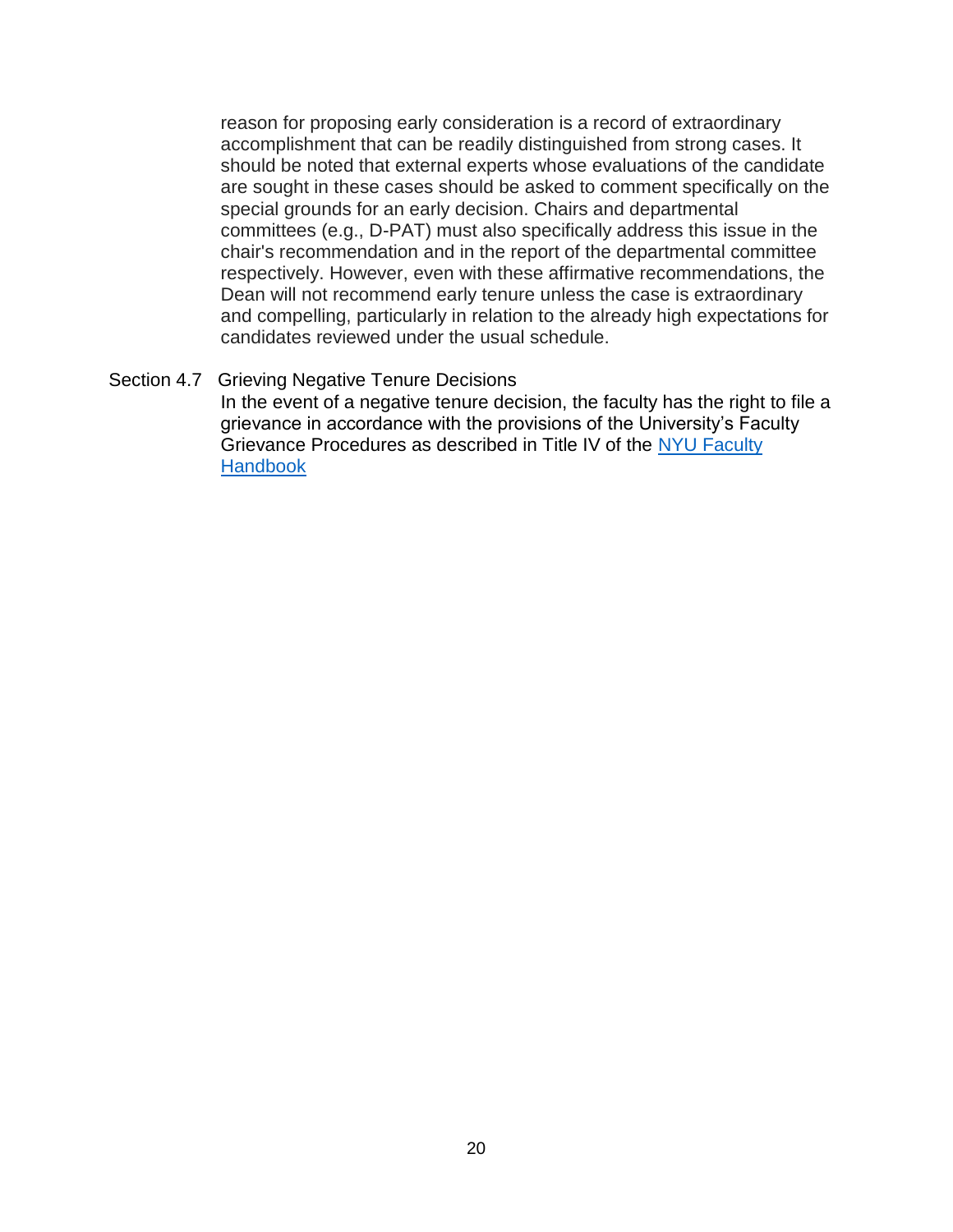APPENDIX A. NYU College of Global Public Health CV Template

#### **CURRICULUM VITAE**

#### **1. NAME**

## **2. DATE OF PREPARATION**

#### **3. PERSONAL DATA**

*Business Address and Phone Home Address (optional)*

#### **4. EDUCATION AND TRAINING**

*Degree/Year, Institution and field of study Postdoctoral Training Professional Licensure (Medical Board or Other Certification)*

# **5. PROFESSIONAL EXPERIENCE**

*Beginning and ending year for each previous position (academic appointments, work, etc.)*

*6.* **PROFESSIONAL ACTIVITIES** *(e.g., Society Membership and Leadership; Participation on Advisory Panels; Program or Project Development; Consultations; Testimony)*

# *7.* **EDITORIAL ACTIVITIES**

*Peer Review Activities Editorial Board Membership Ad Hoc Review of Proposals*

#### **8. HONORS AND AWARDS**

*Honor, Awards, Named Lectureships*

# **9. PUBLICATIONS (list separately)**

*Journal Articles (signifies peer review) Books or Monographs Articles and Editorials (not peer reviewed) Chapters Other*

# **10. TEACHING**

*Classroom Instruction*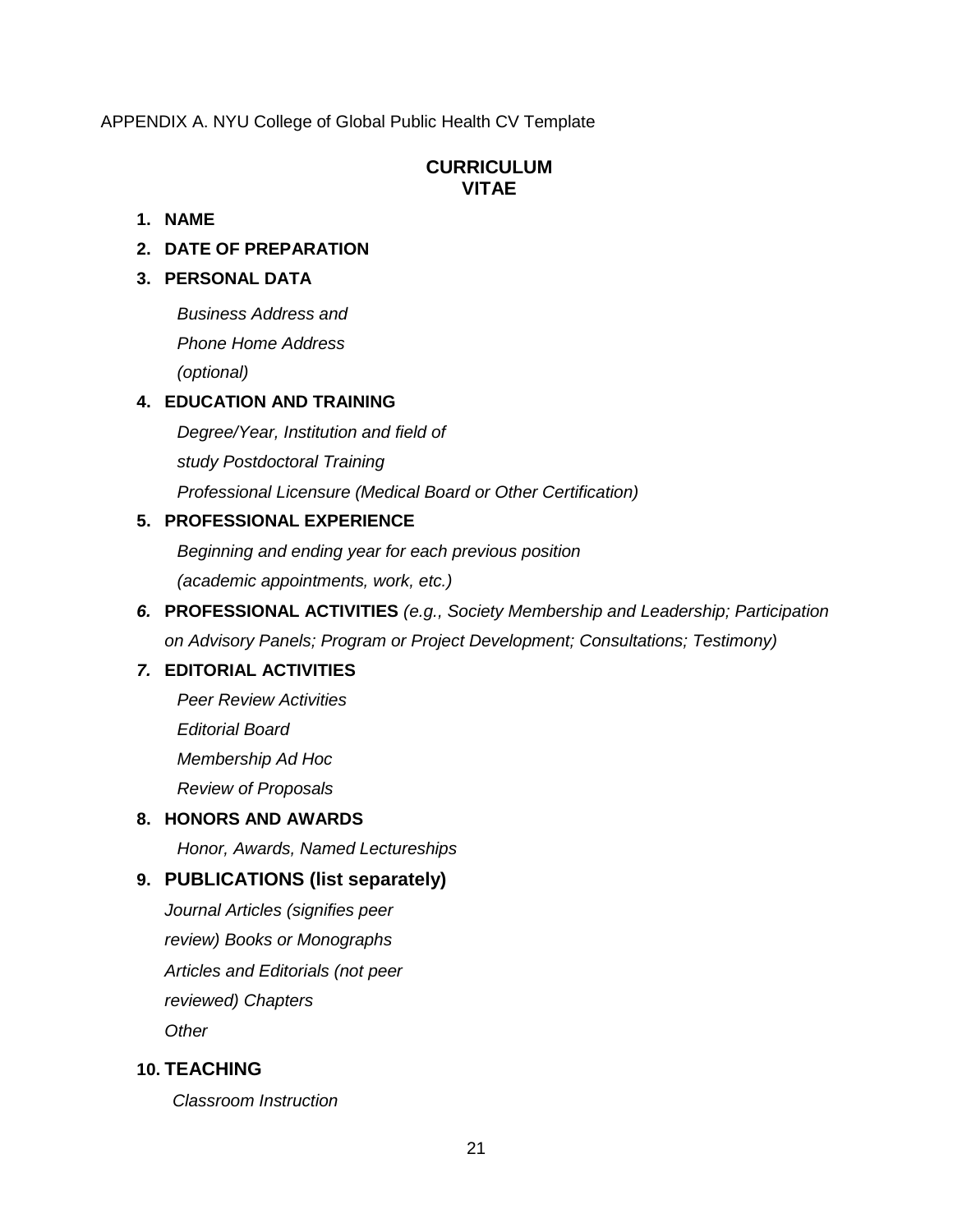*Title, Course Enrollment (if Principal Instructor) Other Significant Teaching Advisees*

*Name, Degree and Dates Thesis Title (if applicable) Preliminary Oral Participation Final Oral Participation*

#### **11. RESEARCH GRANT PARTICIPATION**

*Title of Grant, Dates and Sponsoring Agency Principal Investigator and Funding Level Main Grant Objective Principal Responsibilities of Individual*

## *12.* **ACADEMIC SERVICE**

*Division and/ or Department* 

*School*

*University*

#### *13.* **PRESENTATIONS**

*Invited Seminars* 

*Grand Rounds* 

*Hospital*

*Lectures* 

*Moderator* 

*Panelist*

*Presentations at Professional Meetings* 

*Scientific Meetings*

*Seminar Meetings*

# **14. ADDITIONAL INFORMATION**

*Personal statement of research and research* 

*objectives*

*Keywords (for sorting)*

*Report of Clinical and Public Health Activities and Innovation*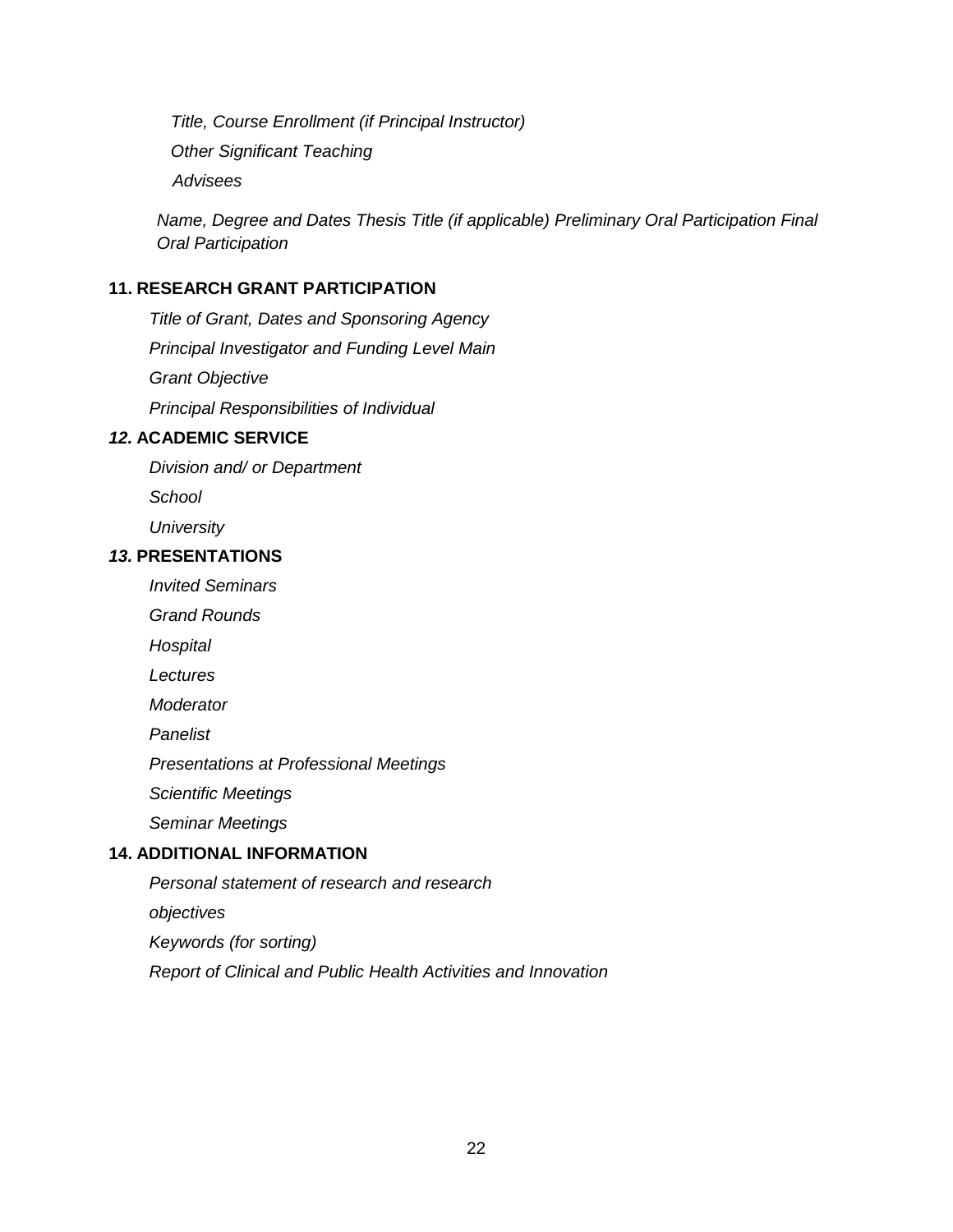# **APPENDIX B. SAMPLE SOLICITATION LETTERS - TENURE AND PROMOTION REVIEW**

#### Dear XXXX:

Joanna Smith, currently an Assistant Professor at NYU College of Global Public Health (GPH), is being considered for promotion to Associate Professor with tenure. At NYU, assistant professors are typically reviewed in the penultimate year of their probationary service, and successful candidates are awarded promotion to Associate Professor with tenure. The promotion and tenure guidelines at the GPH emphasize extramural evaluations of all candidates by leading scholars and professionals outside of the University. Because of your knowledge of the field, we would very much appreciate your evaluation of Professor Smith's scholarly and professional contributions, including her published and unpublished research.

Please note that in addition to research, tenured and tenure-track faculty at NYU College of Global Public Health are required to teach four (4) courses each year, and may buy-out of those courses through the collection of grant monies. In addition to their research and scholarship responsibilities, GPH faculty advise and mentor students, as well as participate in faculty governance.

I am enclosing Professor Smith's curriculum vitae with this letter. Also enclosed are copies and descriptions of her work. It will be of value to us if you provided a candid assessment of the strengths and weaknesses of Professor Smith's work with respect to scholarly research, originality, scope, and significance. Evidence of scholarly achievement includes a strong and established record of high-quality, peer-reviewed publications, and externally funded research. We also request an explicit comparison of her work with that of the most prominent individuals working in the same field who are at comparable points in their careers. Please include in your letter a statement of how long, and in what specific capacities, you have known the Professor Smith.

Any additional comments you consider pertinent are welcome. For example, if you have knowledge of Professor Smith's teaching ability or service to the university or the professional community, we would appreciate your commentary on these matters as well. The GPH also places an emphasis on academic integrity, collegiality, and shared governance. As such, we encourage you to share any information you may have about the candidate regarding her commitment to sustaining a positive and productive environment, which is critical for success in a university community.

Finally, we would appreciate your judgment of whether Professor Smith would be considered a strong candidate for promotion and tenure in other leading departments or schools in the field. At NYU, the process of evaluating a candidate for tenure is an inquiry: Is the candidate for tenure among the strongest in her field, in comparison with other individuals in the same field at similar points in their careers? Both high quality applied and theoretical scholarship are valued. Because of the multidisciplinary nature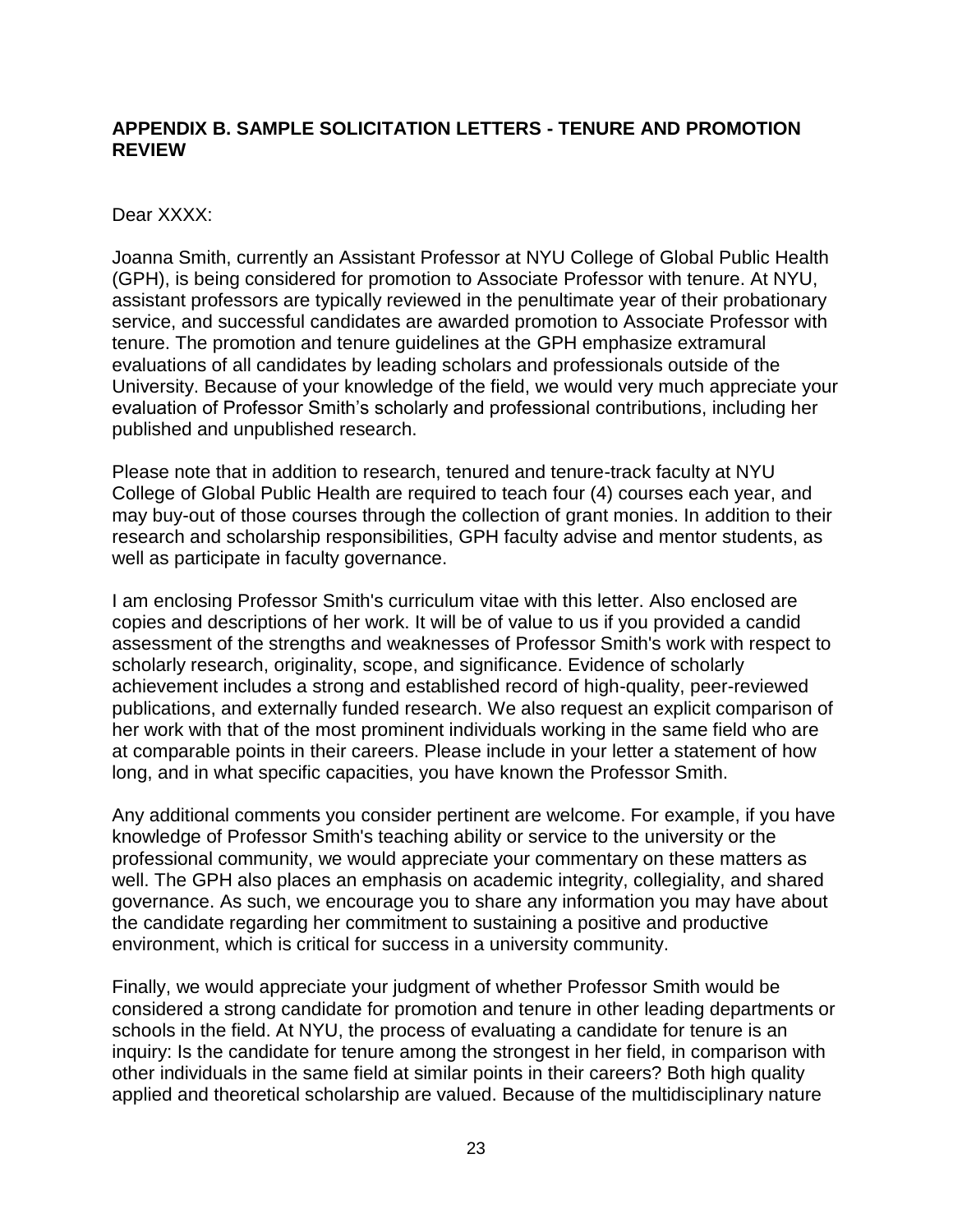of public health scholarship, please remember that a candidate's "field" may cut across several disciplines and sectors. This information should also be included in your letter, if appropriate.

We would like your letter within six (6) weeks, sooner if possible. The University's promotion procedures also require that with your letter you forward to me a current copy of your curriculum vitae. Let me assure you that your letter will be kept confidential. The letter will not be shared with Professor Smith. Your letter will only be made available to the tenured professors of the College, and appropriate decision makers and review panels within the University, to the extent allowed by law.

Thank you for generously assisting us. I realize this is a time-consuming task, but, as you know, it is a critical element of the academic process of peer review.

Sincerely,

Vice Dean

NYU College of Global Public Health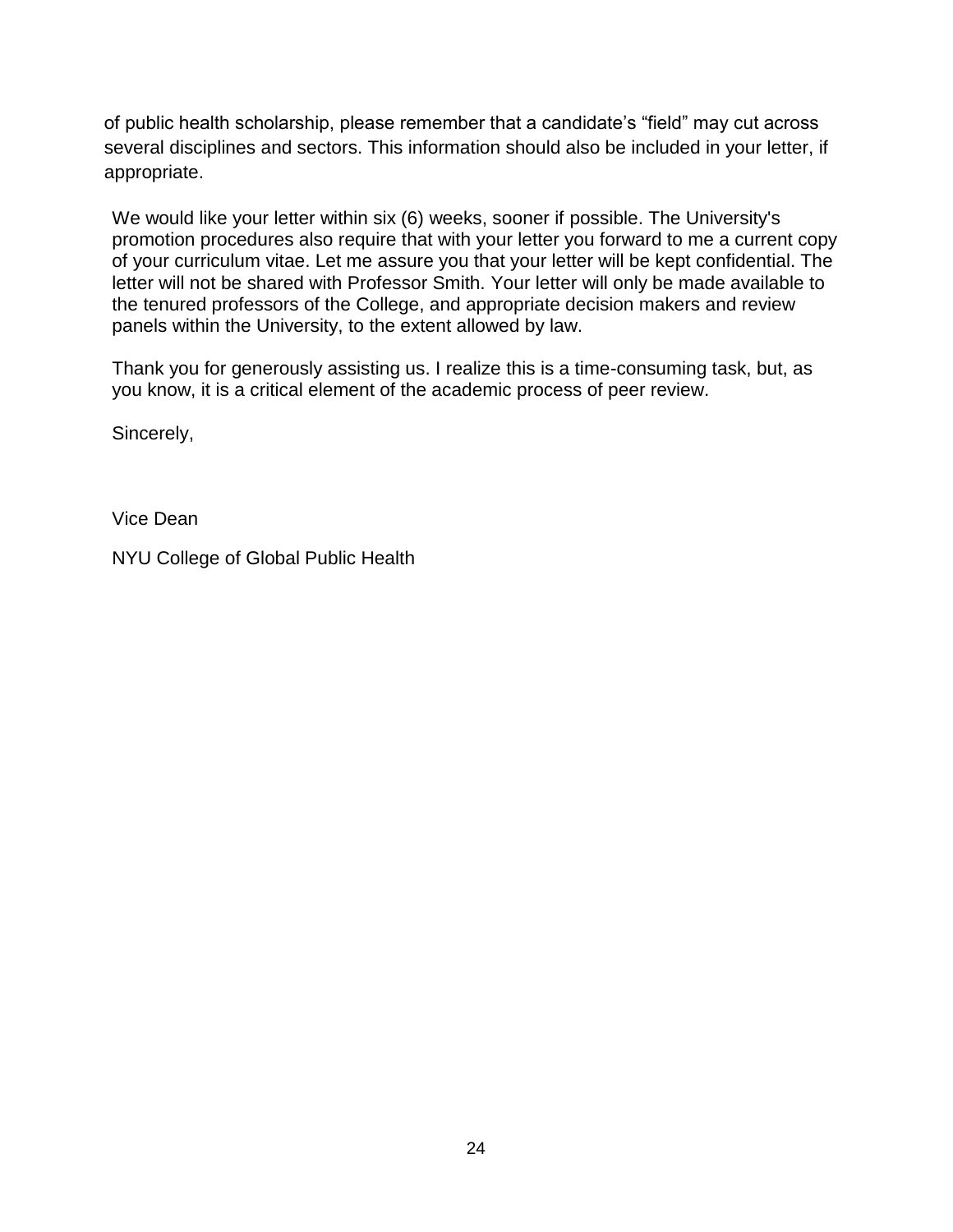# **APPENDIX C: SAMPLE SOLICITATION LETTERS - RECRUITMENT OF EXTERNAL SENIOR FACULTY**

#### Dear XXXX:

Joanna Smith, currently a tenured full professor in the X department at of X University is being considered for a tenured appointment at the rank of full professor at NYU College of Global Public Health (GPH). Because of your knowledge of the field, we would very much appreciate your evaluation of Professor Smith's scholarly and professional contributions, including her published and unpublished research.

Please note that in addition to research, tenured faculty at NYU College of Global Public Health are required to teach four (4) courses each year, and may buy-out of those courses through the collection of grant monies. In addition to their research and scholarship responsibilities, GPH faculty advise and mentor students, as well as participate in faculty governance.

I am enclosing Professor Smith's curriculum vitae with this letter. Also enclosed are copies and descriptions of her work. It will be of value to us if you provided a candid assessment of the strengths and weaknesses of Professor Smith's work with respect to scholarly research, originality, scope, and significance. Evidence of scholarly achievement includes a strong and established record of high-quality, peer-reviewed publications, and externally funded research. We also request an explicit comparison of her work with that of the most prominent individuals working in the same field who are at comparable points in their careers (i.e., Professors). Please remember to include in your letter a statement of how long, and in what specific capacities, you have known the Professor Smith.

Any additional comments you consider pertinent are welcome. For example, if you have knowledge of Professor Smith's teaching ability or service to the university or the professional community, we would appreciate your commentary on these matters as well. The GPH also places an emphasis on academic integrity, collegiality, and shared governance. As such, we encourage you to share any information you may have about the candidate regarding her commitment to sustaining a positive and productive environment, which is critical for success in a university community.

Finally, we would appreciate your judgment of whether Professor Smith would be considered a strong candidate for appointment as a full professor in other leading departments or schools in the field. At NYU, the process of evaluating a candidate for tenure is an inquiry: Is the candidate for tenure among the strongest in her field, in comparison with other individuals in the same field at similar points in their careers? Both high quality applied and theoretical scholarship are valued. Because of the multidisciplinary nature of public health scholarship, please remember that a candidate's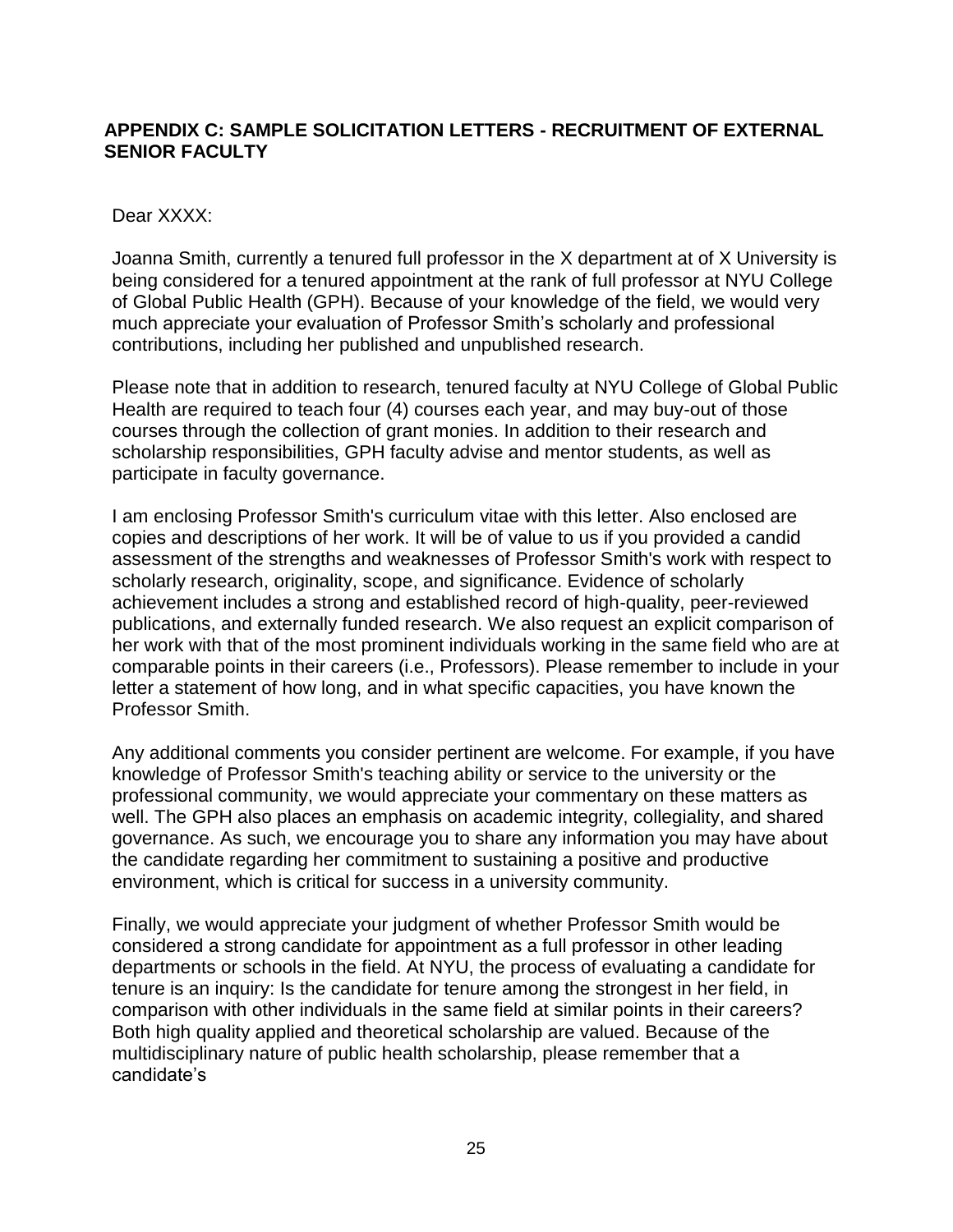"field" may cut across several disciplines and sectors. This information should also be included in your letter, if appropriate.

We would like your letter within six (6) weeks, sooner if possible. The University's promotion procedures also require that with your letter you forward to me a current copy of your curriculum vitae. Let me assure you that your letter will be kept confidential. The letter will not be shared with Professor Smith. Your letter will only be made available to the tenured professors of the College, and appropriate decision makers and review panels within the University, to the extent allowed by law.

Thank you for generously assisting us. I realize this is a time-consuming task, but, as you know, it is a critical element of the academic process of peer review.

Sincerely,

Vice Dean

NYU College of Global Public Health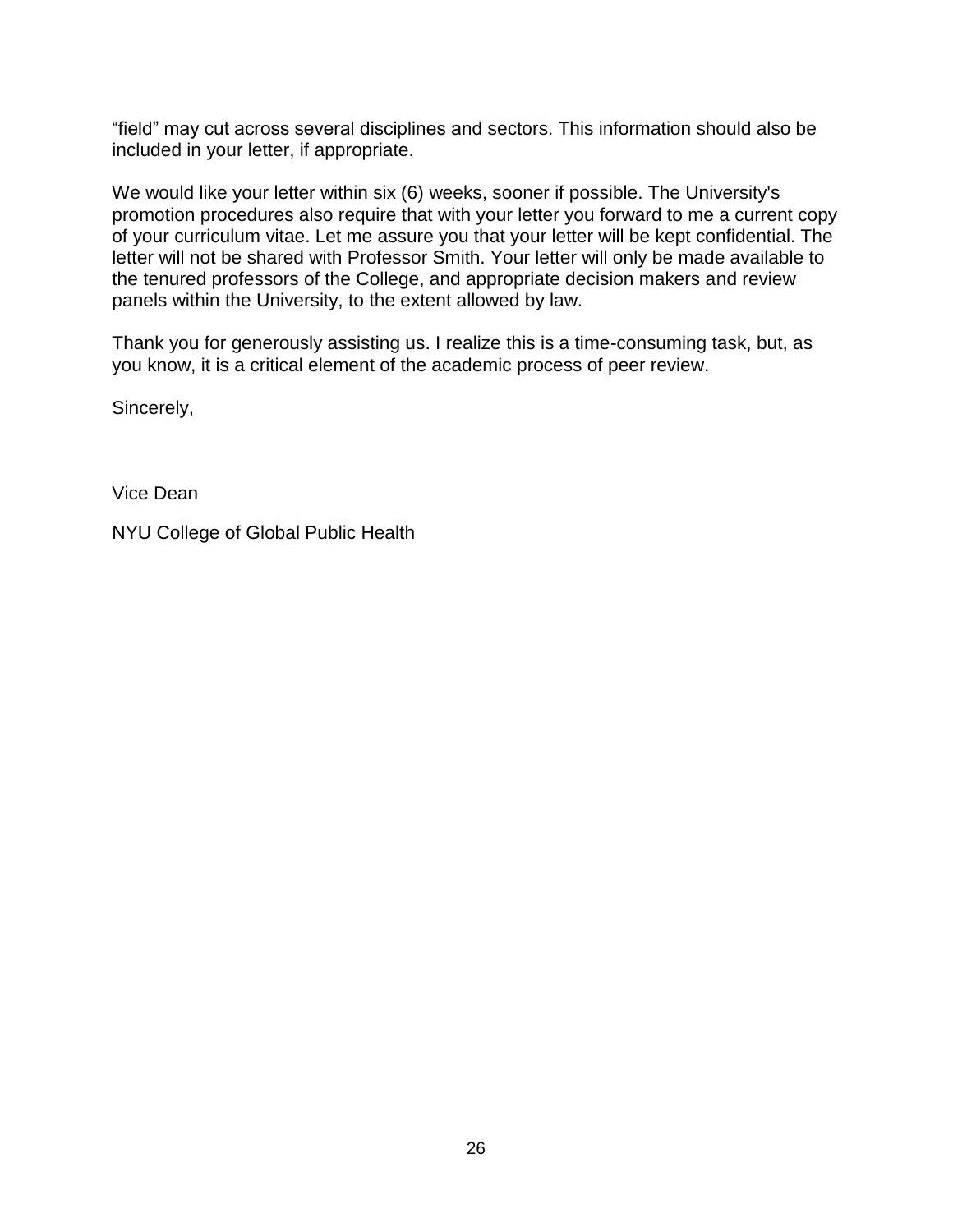# **APPENDIX D: SAMPLE SOLICITATION LETTERS - PROMOTION REVIEW**

#### Dear XXXX:

Joanna Smith, currently a tenured Associate Professor in X department at NYU College of Global Public Health (GPH), is being considered for promotion to full Professor. Because of your knowledge of the field, we would very much appreciate your evaluation of her published and unpublished research. I am enclosing Professor Smith's curriculum vitae and her teaching and research statement with this letter. Also enclosed are copies of her selected published and unpublished work. If you need copies of any other of her published or unpublished works to make your evaluation, please let me know immediately, and they will be sent. It will be of particular value to us if you provided a candid assessment of the strengths and weaknesses of Professor Smith's research with respect to intellectual quality, originality, and rate of publication, with particular attention to significant academic achievement since receiving tenure. Your comments on the scope and significance of her research and interests would be valued. We also request an explicit comparison of her with the most prominent individuals working in the same field who are at comparable points in their careers. Please note that at NYU College of Global Public Health, tenured and tenure-track faculty are required to teach four (4) courses each year, and may buy-out of those courses through the collection of grant monies. In addition to their research and scholarship responsibilities, GPH faculty advise and mentor students, as well as participate in faculty governance.

Any additional comments you consider pertinent would be welcome. If you have knowledge of Professor Smith's teaching ability or service to the university and/or the professional community, we would appreciate your commentary on these matters as well. Also, please include in your letter a statement of how long and in what specific capacities you have known the candidate. The GPH also places an emphasis on academic integrity, collegiality, and shared governance. As such, we encourage you to share any information you may have about the candidate regarding her commitment to sustaining a positive and productive environment, which is critical for success in a university community.

Finally, we would appreciate your judgment of whether or not Professor Smith would be considered among the strongest candidates for promotion in other leading departments in the field. We will need your letter within six (6) weeks, sooner if possible. The University's promotion and tenure committee expects the department to provide biographical information about referees. I would therefore be very grateful if you could forward with your letter current curriculum vitae.

Let me assure you that your letter will be kept confidential to the extent allowed by law. It will be available only to the tenured full professors of this department, and appropriate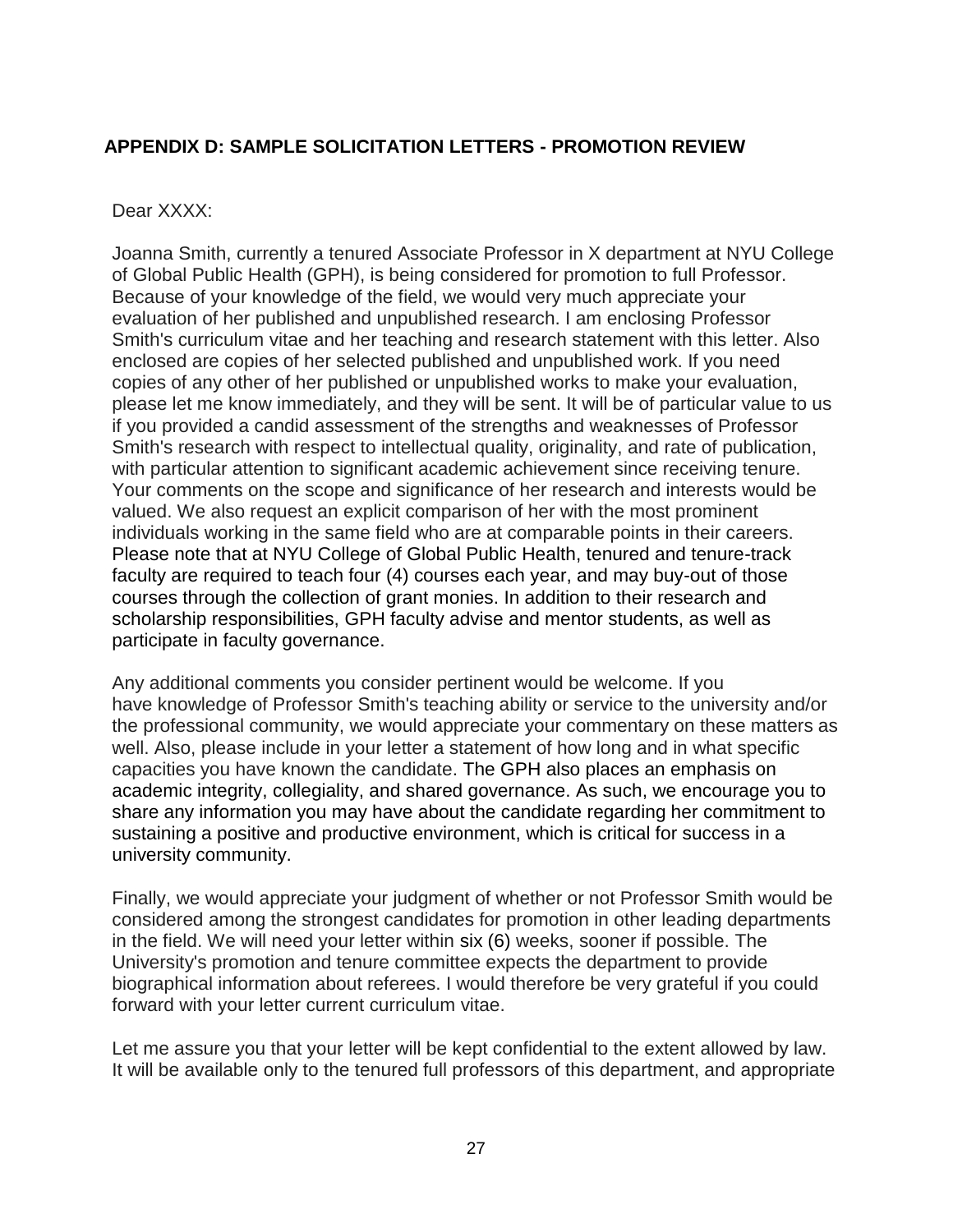decision makers and review panels within the University.

Thank you for generously assisting us. I realize this is a time-consuming task, but, as you know, it is a critical element of the academic process of peer review.

Sincerely,

Vice Dean NYU College of Global Public Health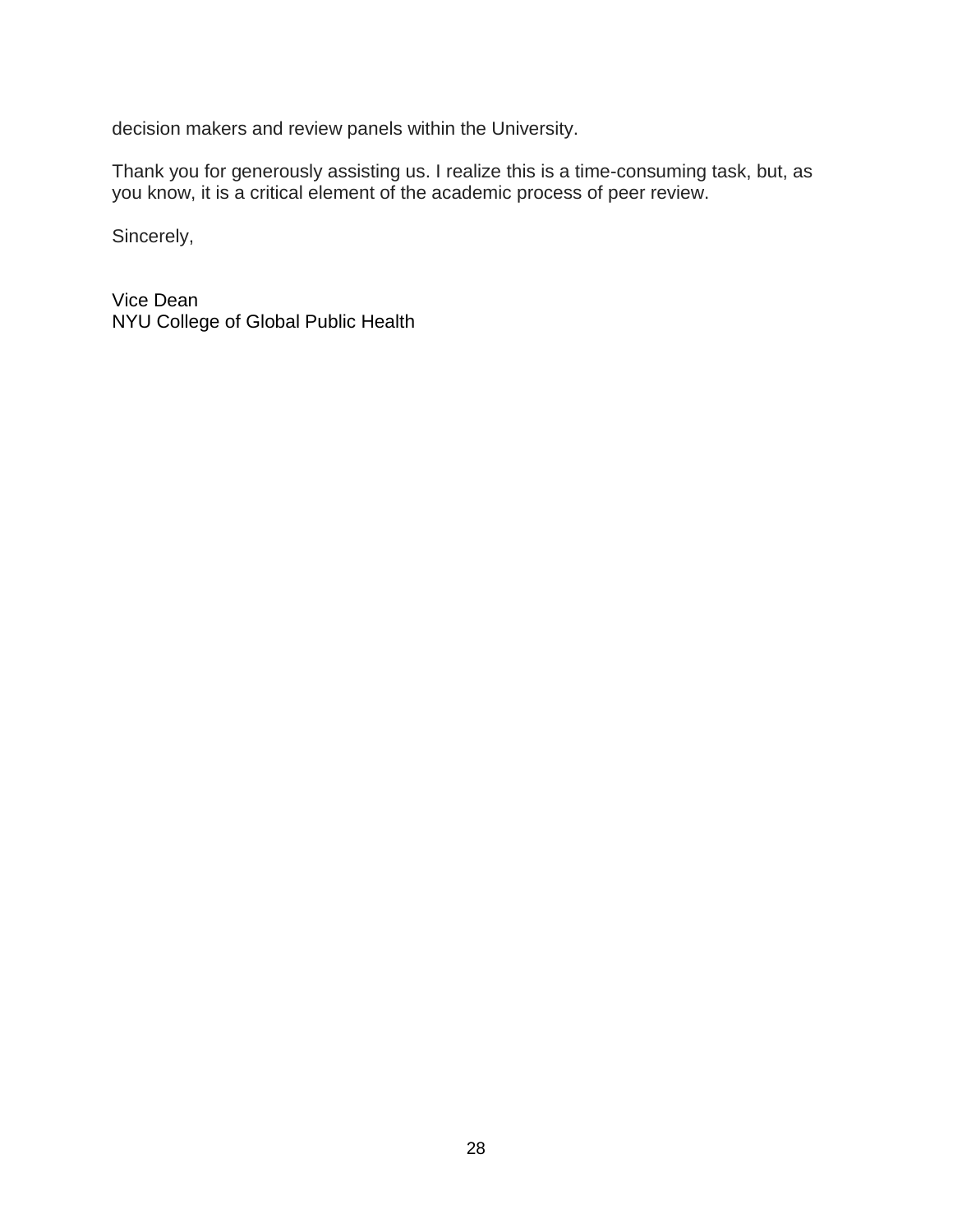# **APPENDIX E: TIMELINE AND DEADLINES**

Internal Promotion and Tenure or Promotion only, Cases

By the first week of October (i.e., October  $7<sup>th</sup>$ ), the department chair must forward the preliminary materials in pdf format for internal promotion and tenure or new hires with tenure; as well as for promotion to full professors only to the Office of the Vice Dean.

By the first week of December (i.e., December  $7<sup>th</sup>$ ), the completed promotion and/or tenure docket (in pdf format) must be forwarded to the Vice Dean from the department chair (or their designee).

For faculty with mid-year tenure, the timeline is shifted by six (6) months. For example, the relevant deadline is within the first week of April (i.e., April  $7<sup>th</sup>$ ), for preliminary materials and by May 31<sup>st</sup> for submission of completed docket.

New Hires with Tenure

NYU typically offer appointments to faculty members who come to NYU with tenure from another institution with the understanding that NYU will carry out a review for tenure. Tenure review will be carried out as quickly as possible, ideally before the appointment start date or shortly after. Ideally, department chairs will submit completed dockets to the GPH Office of Academic and Faculty Affairs no later than the second week of May. With this in mind, the department chair must submit the completed tenure docket (original and those same papers in pdf format) no later than the second week of April (i.e., April 15<sup>th</sup>). Preliminary materials (e.g. CV; statement of teaching, scholarship and service; list of evaluators; and publications in pdf format) will be needed by February 28th.

New hires with tenure may choose to delay their start date until after the tenure process at NYU is complete. Alternatively, new hires can have an initial appointment in a nontenured position as visiting professor or as professor without tenure, with the understanding that their status will be changed as soon as the tenure process is completed. It is important that in communicating with candidates for tenured positions that they be made aware of these restrictions in the timing of our tenure review process.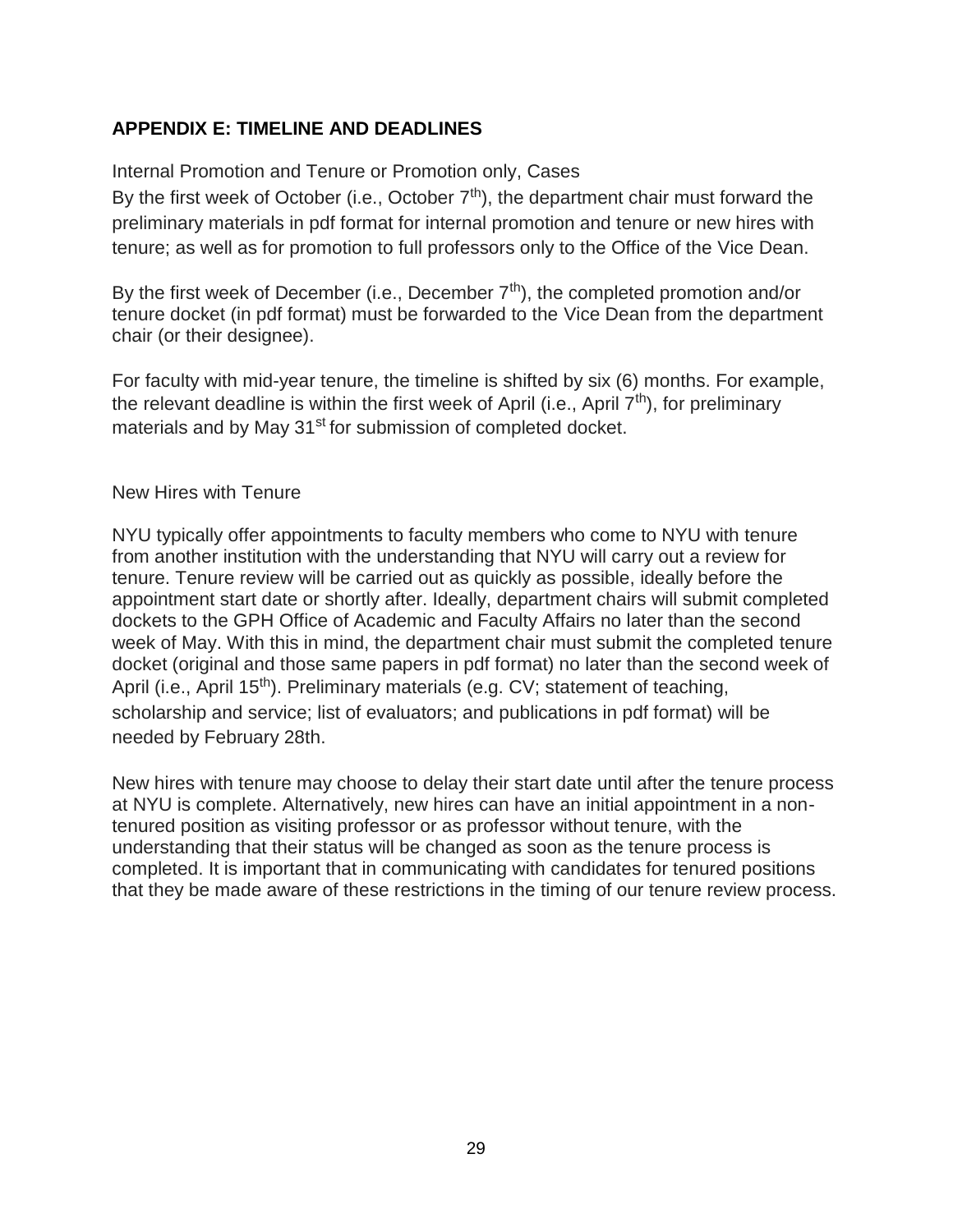| <b>YEAR</b>       | <b>INILLINE FOR TENORE FROCLSS</b><br><b>ACTIVITY</b>                                                                                                                                                                                               |
|-------------------|-----------------------------------------------------------------------------------------------------------------------------------------------------------------------------------------------------------------------------------------------------|
| <b>YEAR 1</b>     |                                                                                                                                                                                                                                                     |
| September 1       | Tenure-track begins.<br>The candidate works with the Chair and the Vice Dean to<br>assemble mentoring committee                                                                                                                                     |
| <b>YEAR 2</b>     |                                                                                                                                                                                                                                                     |
|                   | Candidate continues to meet with their mentoring committee,<br>usually once a semester                                                                                                                                                              |
| <b>YEAR 3</b>     |                                                                                                                                                                                                                                                     |
| March 1*          | Candidate submits third-year review materials to D-PAT<br>Committee, which oversees the departmental review process and<br>makes recommendations to the Chair.                                                                                      |
|                   | The Chair will oversee the departmental review process and<br>provide the Dean and the Vice Dean a written assessment of<br>the third-year candidate.                                                                                               |
| June-August       | The candidate is informed of the assessment of their third-year<br>review, and meets with the Dean or Chair to discuss the<br>evaluation; successful candidates complete application for a<br>Goddard Fellowship and submit to Chair and Vice Dean. |
| YEAR <sub>4</sub> |                                                                                                                                                                                                                                                     |
|                   | Candidate continues to meet with the mentoring committee,<br>usually once a semester                                                                                                                                                                |
|                   | Candidates with a successful 3 <sup>rd</sup> year review, and favorable review<br>of Goddard application receive a Goddard Fellowship for one<br>semester during this year                                                                          |
| <b>YEAR 5</b>     |                                                                                                                                                                                                                                                     |
|                   | Candidate continues to meet with their mentoring committee,<br>usually once a semester.                                                                                                                                                             |
| <b>YEAR 6</b>     |                                                                                                                                                                                                                                                     |
| September         | The candidate and chair meet to begin assembling preliminary<br>material for tenure docket (e.g. CV, statement of teaching,<br>scholarship and service, publications in PDF format) for<br>departmental review                                      |
| November 1        | The candidate submits materials to the D-PAT Committee                                                                                                                                                                                              |
| By November 15    | In consultation with the Chair, Vice Dean solicits external letters.<br>Letters are shared with D-PAT Committee as they arrive to be<br>added to the tenure docket.                                                                                 |
| By February 15    | The D-PAT Committee has a minimum of two<br>weeks to review the material, then submits its<br>assessment and recommendations to the Chair.                                                                                                          |

#### **TIMELINE FOR TENURE PROCESS**